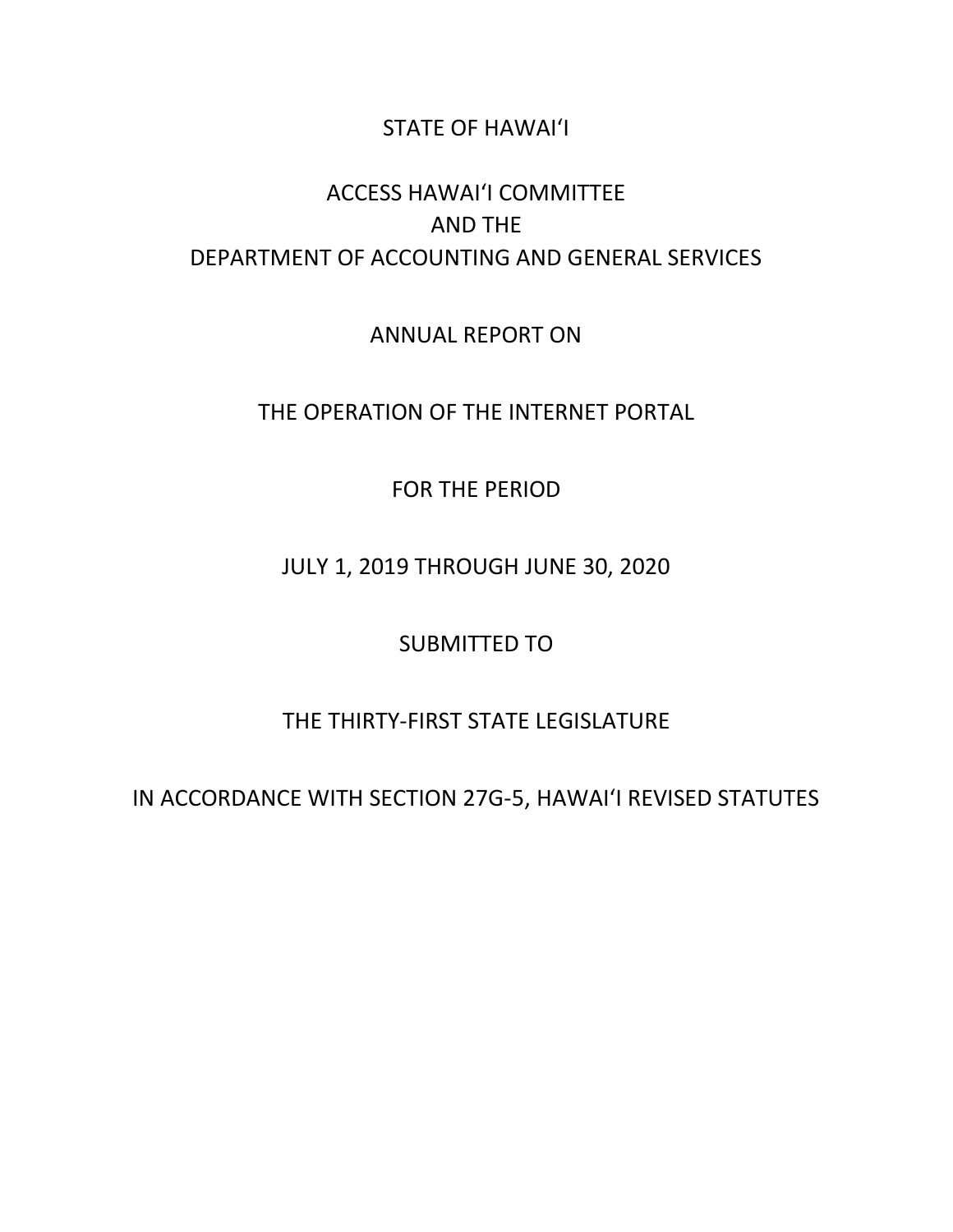### STATE OF HAWAI'I

## ACCESS HAWAI'I COMMITTEE AND THE DEPARTMENT OF ACCOUNTING AND GENERAL SERVICES ANNUAL REPORT ON THE OPERATION OF THE INTERNET PORTAL FOR THE PERIOD FROM JULY 1, 2019 THROUGH JUNE 30, 2020

#### **Introduction**

Pursuant to section 27G-5, Hawai'i Revised Statutes (HRS), the Access Hawai'i Committee (AHC) submits its annual report to the 2020 Legislature. This year's annual report contains a report by the portal manager/vendor, Hawaii Information Consortium, LLC dba NIC Hawaii (NIC Hawaii). reflecting work authorized to perform by the AHC in conjunction with various State and County agencies.

#### **Overview:**

Chapter 27G, HRS, requires the legislative mandated duties of the AHC which include the following oversight functions of the State Internet Portal Program:

- 1) review the annual strategic plan and periodic reports on potential new applications and services submitted by the portal manager
- 2) review and approval of all charges to portal users
- 3) review and approval of service level agreements negotiated by government agencies with the portal manager
- 4) review of the annual customer satisfaction surveys conducted by the portal manager
- 5) review of performance measures of the portal submitted as part of the service management plan for portal-wide indicators and application specific indicators.

The AHC was created by Act 292, SLH 2000 to exercise oversight of the portal manager. The AHC operated as an informal committee. Pursuant to Act 110, SLH 2003 (SB1334, HD1), Act 110 removed the sunset date scheduled on July 1, 2005. Due to the value of the oversight function, the Legislature enacted Act 172 SLH 2007 on June 13, 2007. Act 172 re-enacted the original law of Act 292, SLH 2000 that established the AHC.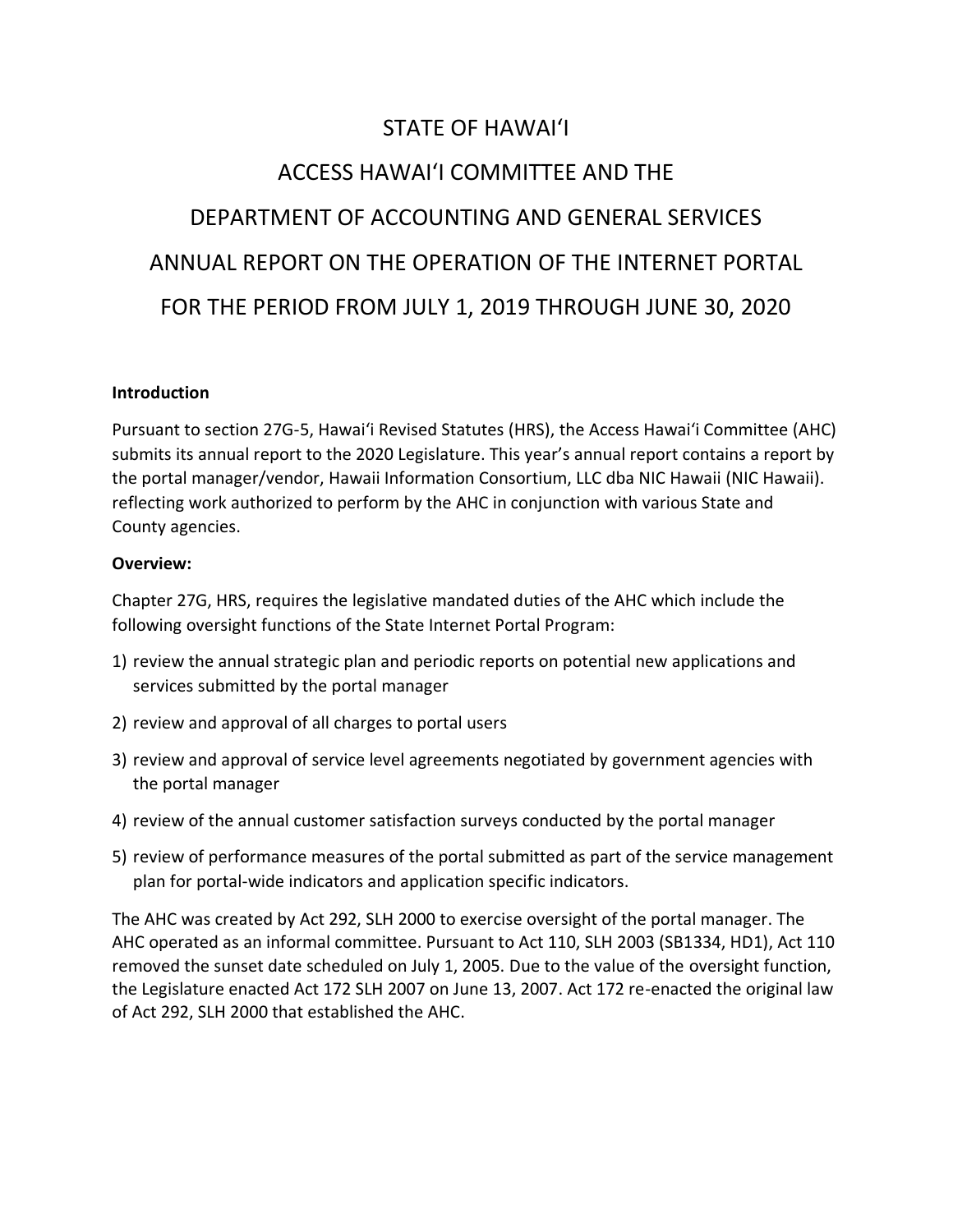Act 101, SLH (2010) amended Chapter 27G, HRS, and created the AHC Special Fund within the Information and Communication Services Division (ICSD) of the Department of Accounting and General Services (DAGS) to support the AHC.

In 2011, the Portal Program Manager position was created during the 2011 legislative session by Act 164 (SLH 2011) to assist the AHC with the legislative mandated oversight of the internet portal provider. The Portal Program Manager provides guidance to the AHC relating to strategies for online payment and processing, internet initiatives, electronic document filing, paperless initiatives, and web application development. The Portal Program Manager also monitors portal provider activities to ensure compliance with terms and conditions of the portal provider contract, reviews the portal provider's financial reports, evaluates new and existing Statements of Work, fee agreements, priorities, and Service Level Agreements being negotiated between government agencies and the portal provider. The Portal Program Manager collaborates with the portal provider and government agencies to promote egovernment and to increase on-line services that can be easily, conveniently, and securely accessed by the public.

In 2014, the Chief Information Officer of the State was added to the AHC membership and was designated as the chairperson of the committee. The Legislature passed SB100 SD1, which was enacted as Act 21 on April 19, 2014.

New online government services are continually being added through the portal program. State and County agencies and their employees working with NIC Hawaii have identified new online services and work hand-in-hand with NIC Hawaii through the planning, implementation, and operational phases for these services. As a result, government is more accessible to the public and is being provided with added convenience. Citizens can conduct business with government online from their homes, offices, and mobile devices during the State's business and nonbusiness hours.

The portal program's success has been achieved through the work of NIC Hawaii in conjunction with the AHC, the Office of Enterprise Technology Services (ETS), and the business and information technology teams of the State agencies, the Counties, and the Judiciary.

The portal program contract was awarded through competitive solicitation and effective January 2008 for the initial five-year period. Contract extensions were approved by the AHC. The effective dates were January 4, 2013, and January 4, 2016 for up to three years and January 3, 2020 for up to two years with a study to conduct an RFP for the second year.

#### **FY 2020 Activities**

**The following sections provide key issues and activities addressed by the AHC from July 1, 2019 through June 30, 2020.**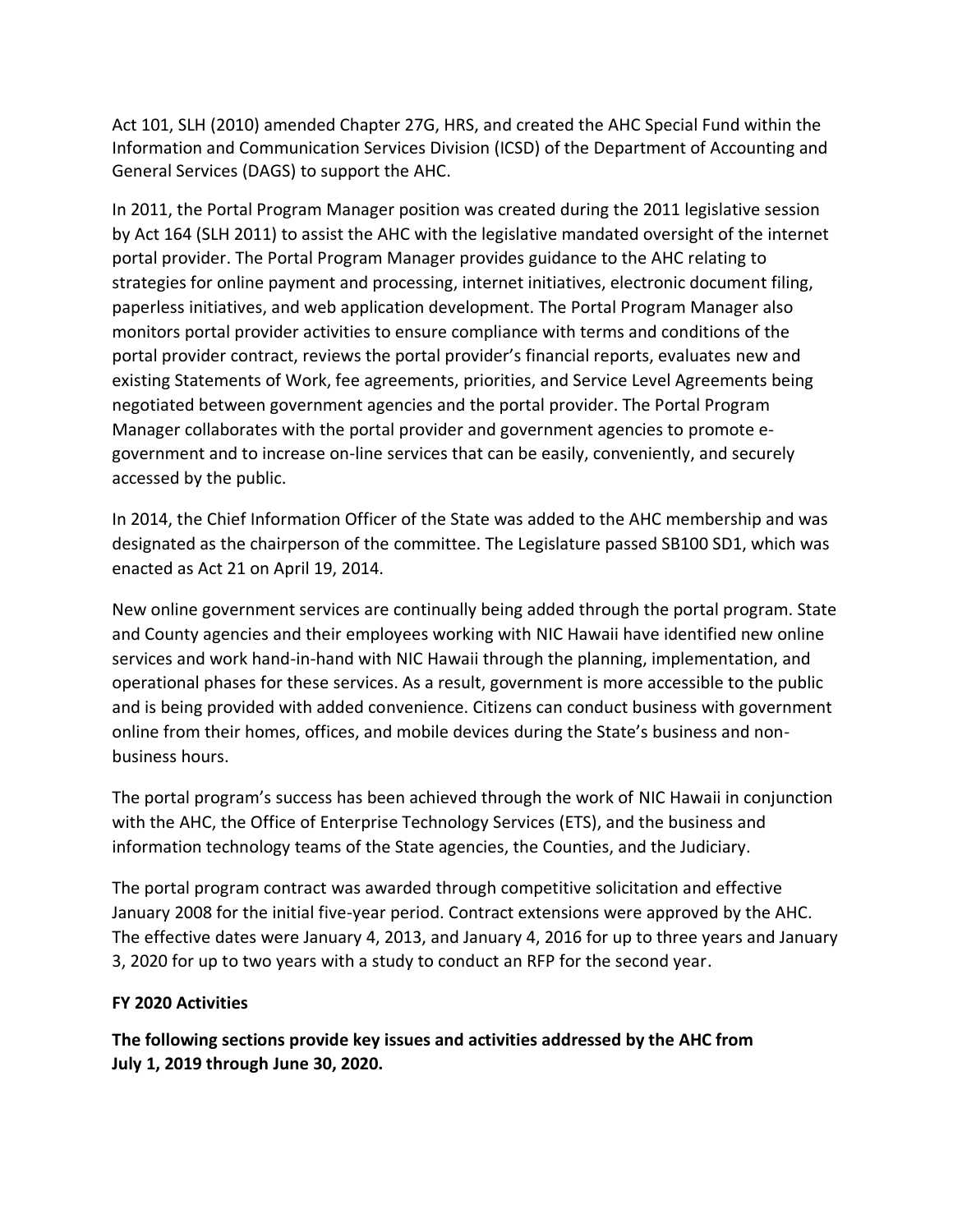#### Preparation for New Request for Proposals (RFP)

On March 1, 2018 the board agreed that to support the existing portal services while the RFP is in progress, the current contract that was to expire on January 3, 2019 was extended for one year to January 3, 2020. The extension was signed on July 1 2018.

On June 21, 2019 the AHC agreed to support the procuring agency: SPO and the ETS CIO (contract administrator) to extend the contract up to two years, with a study to further support an RFP in the second year. The contract that was to expire on January 3, 2020 was signed to extend on November 14, 2019.

Modifications to the existing contract were made by ETS, SPO, and HIC in October 2019. The Supplemental Contract No. 5 to Contract RFP-08-01 1-SW, SPO Contract No. 08-13 was signed on November 14, 2019.

On Dec 3, 2020 the AHC will review the next steps for an RFP or extension for the upcoming January 3, 2022 contract expiration.

#### **Accolades:**

The State portal program earned the following awards in 2020:

- 1. Hawaii Business Express
	- Outstanding Website Award (Web Marketing Association Web Award)
- 2. MyPVL: One-Stop-Solution for Professional Licenses
	- Government Experience Award
- 3. Hawaii Information Consortium Website Redesign
	- W3 Award
- 4. Hawaii Information Consortium Website Redesign
	- Davey Award, Silver

#### **2020 Annual Report by NIC Hawaii**

A comprehensive progress report by NIC Hawaii regarding the activities and expenses of the portal program is provided on the subsequent pages.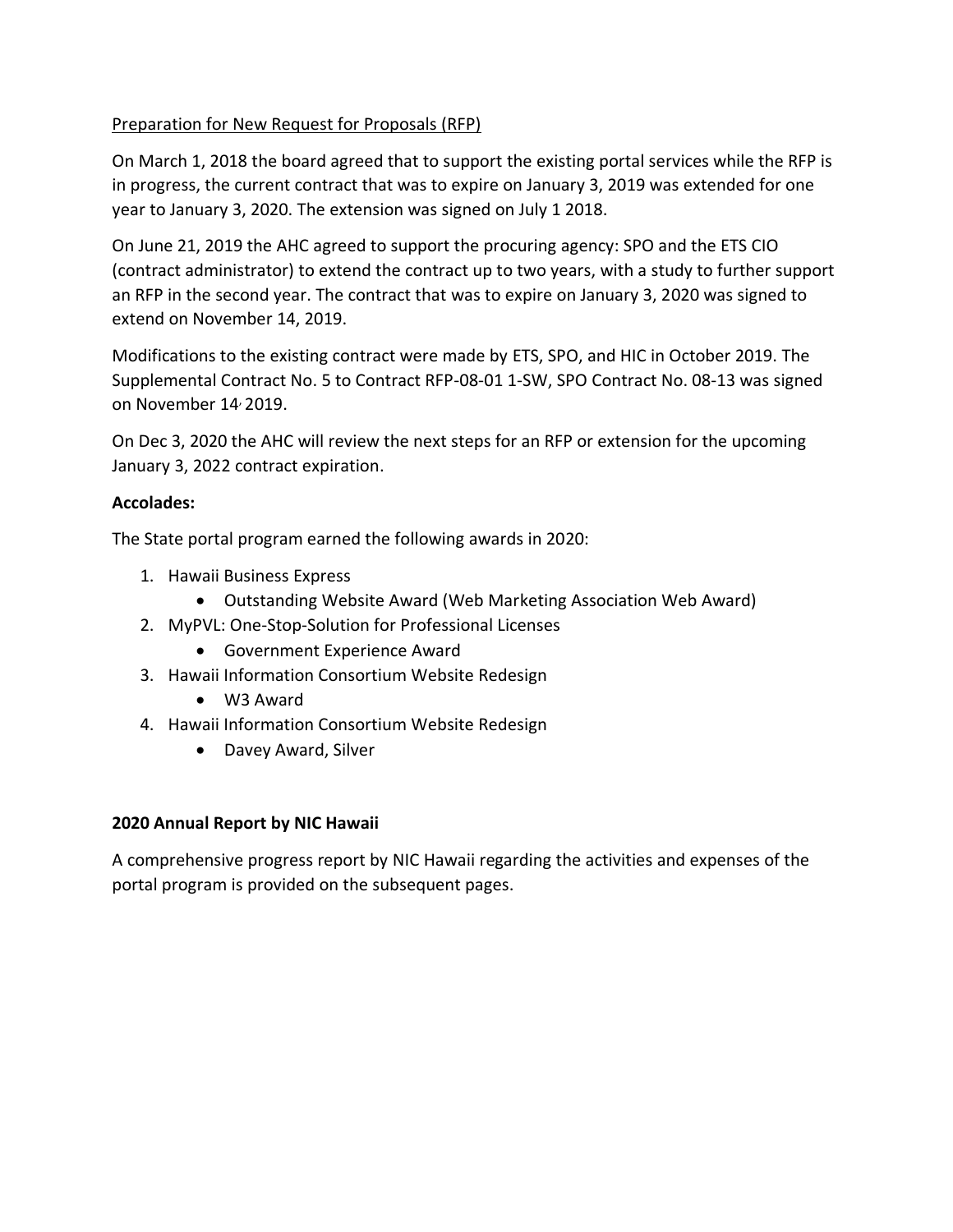# NIC Hawaii **Annual Report Fiscal Year 2020**

July 1, 2019 – June 30, 2020



NIC Hawaii City Financial Tower 201 Merchant Street, Suite 1805 Honolulu, HI 96813

Burt Ramos General Manager 808-695-4616 [bramos@egov.com](mailto:Bramos@egov.com)

Copyright © 2020, NIC Hawaii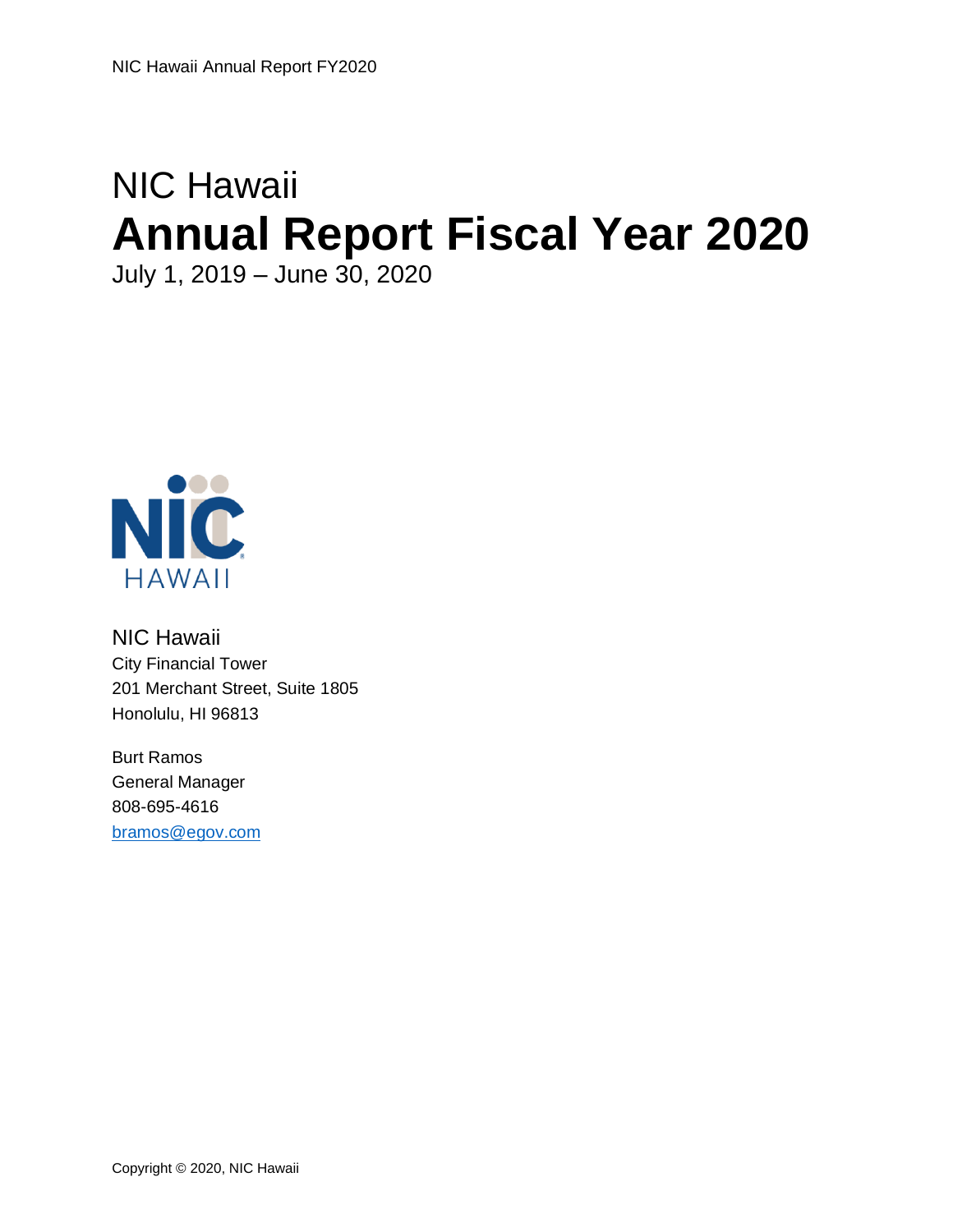### **Table of Contents**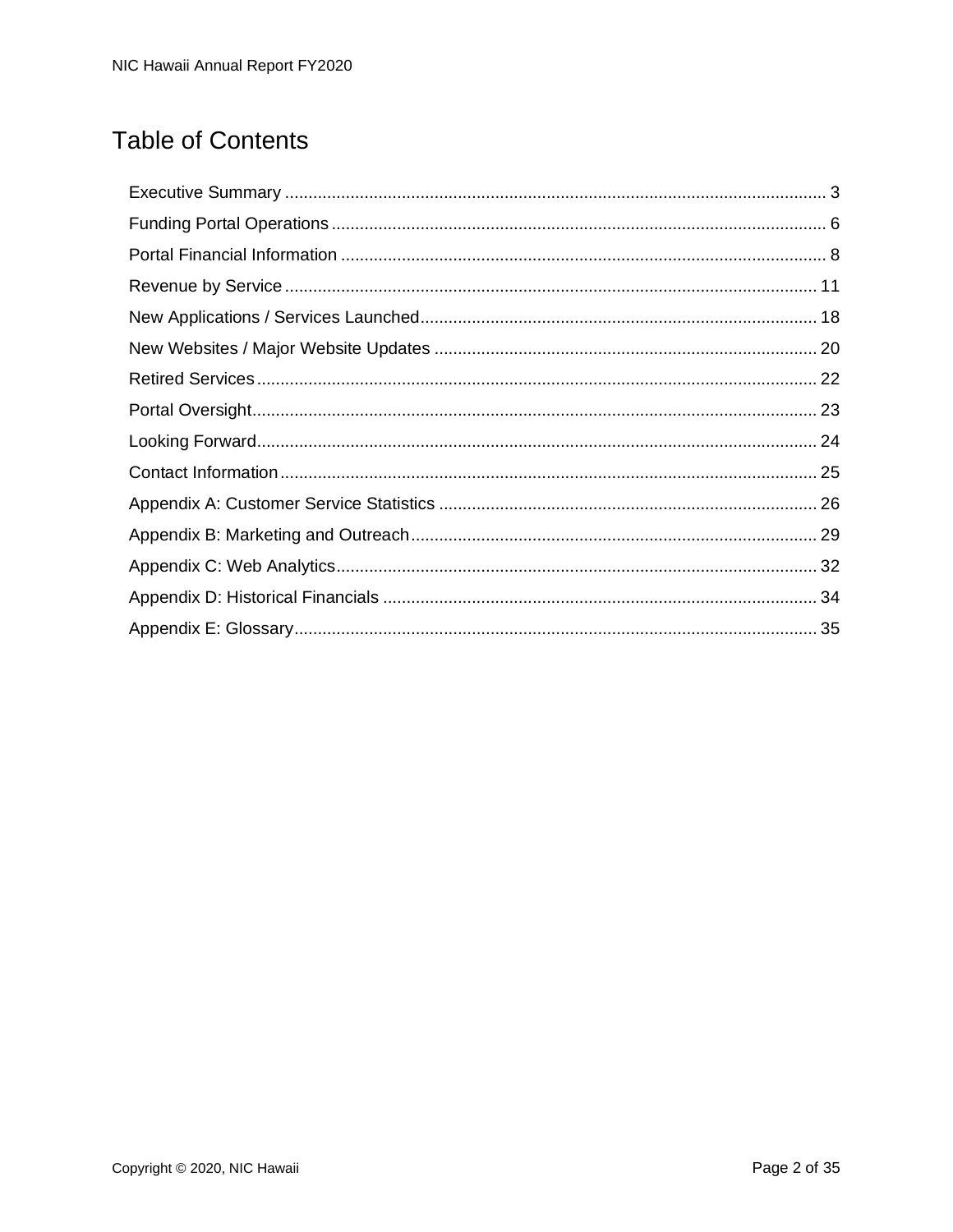### <span id="page-6-0"></span>**Executive Summary**

The sudden and significant impact of COVID-19 in the spring of 2020 has served as an immediate and exponential change agent to digital government. The short-term uncertainty has given way to long term changes and required shifts in priority setting, strategic planning, and implementation approaches.

NIC Hawaii has been able to quickly implement solutions to assist various state agencies decrease foot traffic to the government offices. This is crucial during the COVID-19 pandemic. The Department of Commerce and Consumer Affair's Professional and Vocational Licensing system was updated to allow applicants to submit their application and required documentation and pay for their application online. NIC Hawaii also assisted a number of agencies adjust their existing online services based on new COVID-19 requirements or restrictions. A few examples include modifications to the State Calendar due to the suspension of the Sunshine Law, waiving user fees and safety checks for motor vehicle registration renewals, and temporarily suspending camping reservations.

With many unknowns on the horizon, the importance and acceleration of digital government cannot be ignored or delayed. The past year has shown that improving and reimagining how government provides services safely to the community will be a priority.

Today, Hawaii continues as a leader in access to digital government services in the areas of business registration, vital records access, electronic procurement, licensing / permitting, and website design and accessibility.

When the State issued the original Request for Proposal (RFP) in 1999 for a self-funded (funded by fees collected from the fee payer or State or County agency) Internet Portal Provider, Hawaii Information Consortium, LLC dba NIC Hawaii answered and won. In 2008, the RFP under which the current contract was awarded, was updated to include self-funded services, marketing and outreach, time and materials projects, hosting services, and website design and implementation.

In November 2019, the portal contract was extended for the period of January 4, 2020 to January 3, 2022. The contract extension included additional terms including moving all NIC Hawaii services from our current on-island data center to the cloud. NIC Hawaii is in the process of moving our services to Amazon Web Services (AWS) and is expected to be fully migrated in 2021 Q1.

Another contract requirement that resulted in significant NIC Hawaii effort is the Identity Management Initiative handled in collaboration with the Hawaii ETS team. The first phase of this requirement has been completed and a second phase is now in the planning stages.

The information in this report covers the time period from July 1, 2019 to June 30, 2020.

The eHawaii.gov portal program launched 15 new services, websites and major application updates in Fiscal Year (FY) 2020 and currently provides over 160 online services. The breakdown of program services by department is provided in Table 1 below. The Department of Land and Natural Resources (DLNR) and Department of Commerce and Consumer Affairs (DCCA) leverage the portal most effectively with 30 and 25 services, respectively. A number of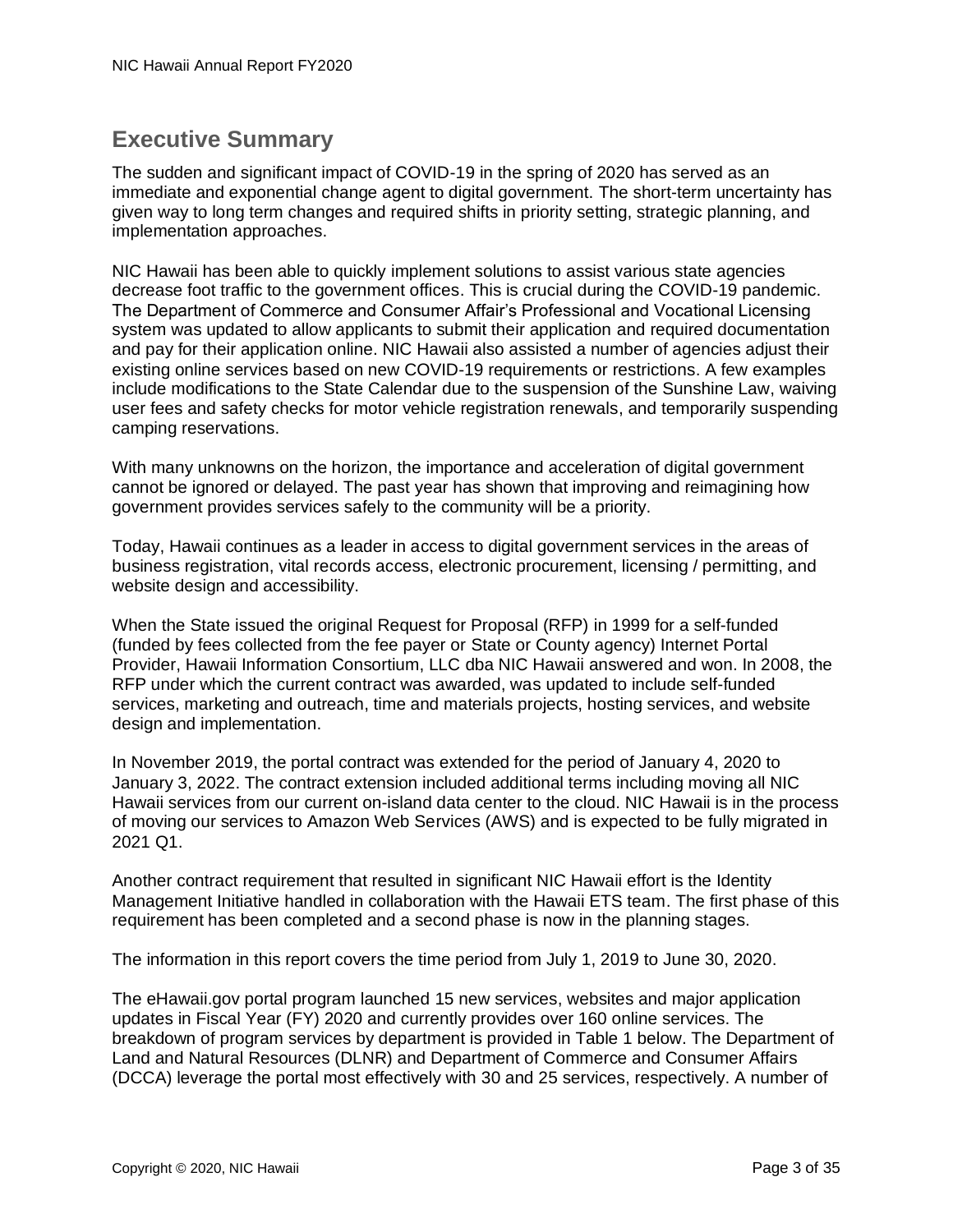agencies have expanded services to the public consistently in recent years, and we hope that more departments and divisions will do so in the coming years.

| <b>Department</b>                                              | Services* |
|----------------------------------------------------------------|-----------|
| Department of Land and Natural Resources (DLNR)                | 30        |
| Department of Commerce and Consumer Affairs (DCCA)             | 25        |
| NIC Hawaii Enterprise Applications and Other**                 | 14        |
| Department of Health (DOH)                                     | 13        |
| Department of Attorney General (AG)                            | 12        |
| Department of Business, Economic Development & Tourism (DBEDT) | 11        |
| Judiciary (JUD)                                                | 10        |
| County of Hawaii (Hawaii)                                      | 8         |
| Department of Accounting and General Services (DAGS)           | 7         |
| Department of Budget and Finance (B&F)                         | 6         |
| City and County of Honolulu (CCHNL)                            | 5         |
| Department of Labor and Industrial Relations (DLIR)            | 5         |
| County of Kauai (Kauai)                                        | 4         |
| Department of Taxation (DOTAX)                                 | 2         |
| Enterprise Technology Services (ETS)                           | 2         |
| Office of the Governor (GOV)                                   | 2         |
| Office of the Lieutenant Governor (LG)                         | 1         |
| County of Maui (Maui)                                          | 1         |
| Department of Defense (DOD)                                    | 1         |
| Department of Public Safety (DPS)                              | 1         |
| Department of Transportation (DOT)                             | 1         |
| Hawaii State Public Library (HSPLS)                            | 1         |
| Legislative Reference Bureau                                   | 1         |
| <b>Grand Total</b>                                             | 163       |

\*Services include online applications and WordPress websites

\*\*This includes services such as our eHawaii.gov single sign-on service, payment processing service, the portal website, the Access Hawaii Committee website, and others.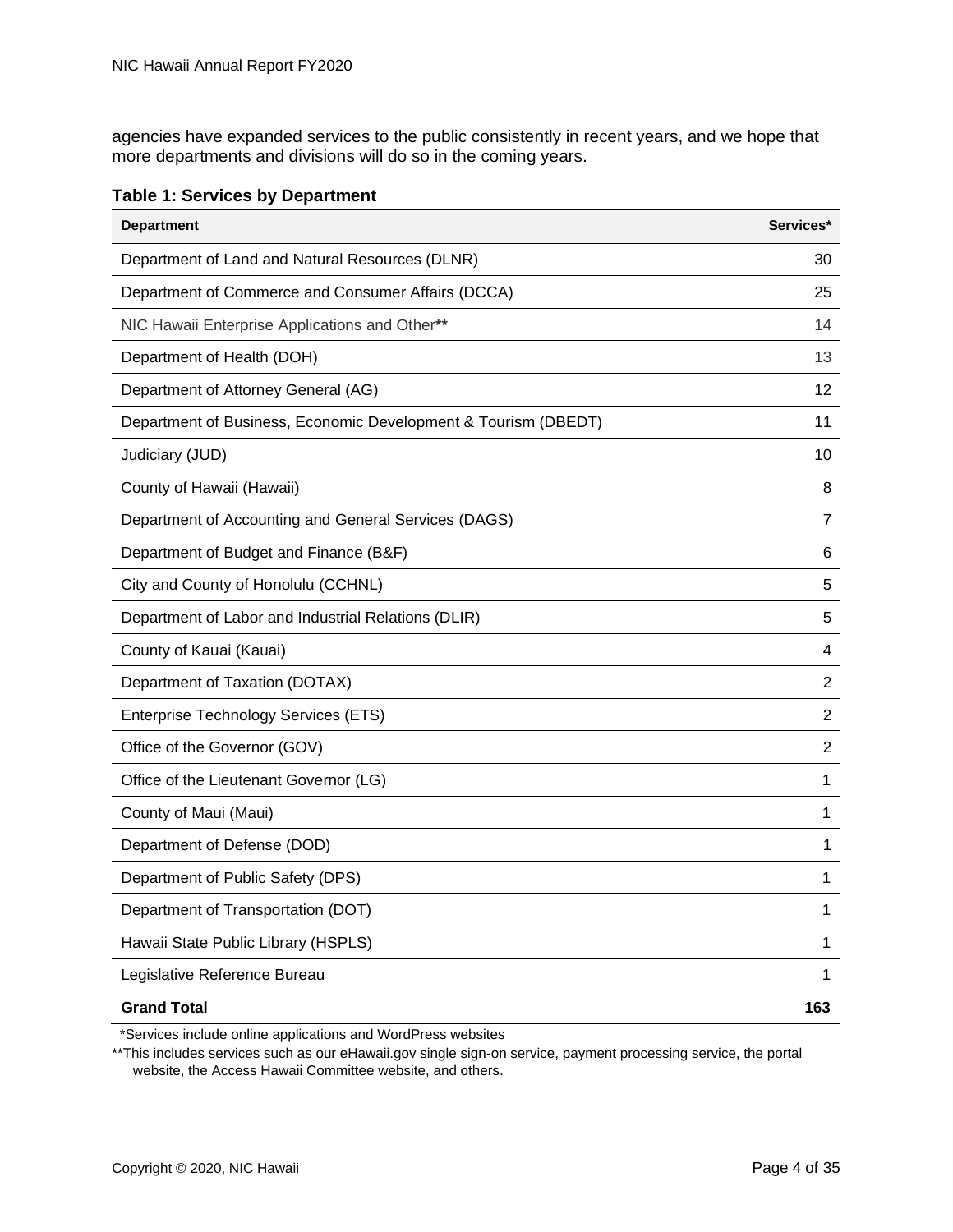Throughout FY2020, NIC Hawaii's three-person customer service team provided over 6,000 hours to Hawaii citizens, businesses, visitors, and State and County agencies. Averaging approximately 5,800 interactions each month, the team handled inquiries and questions via phone, online chat, and email.

We work closely with our oversight committee, the Access Hawaii Committee (AHC) and the Portal Program Manager (PPM). Detailed weekly status meetings between NIC Hawaii and the PPM help keep the portal program moving forward to bring efficient and innovative digital government to the people of the State of Hawaii.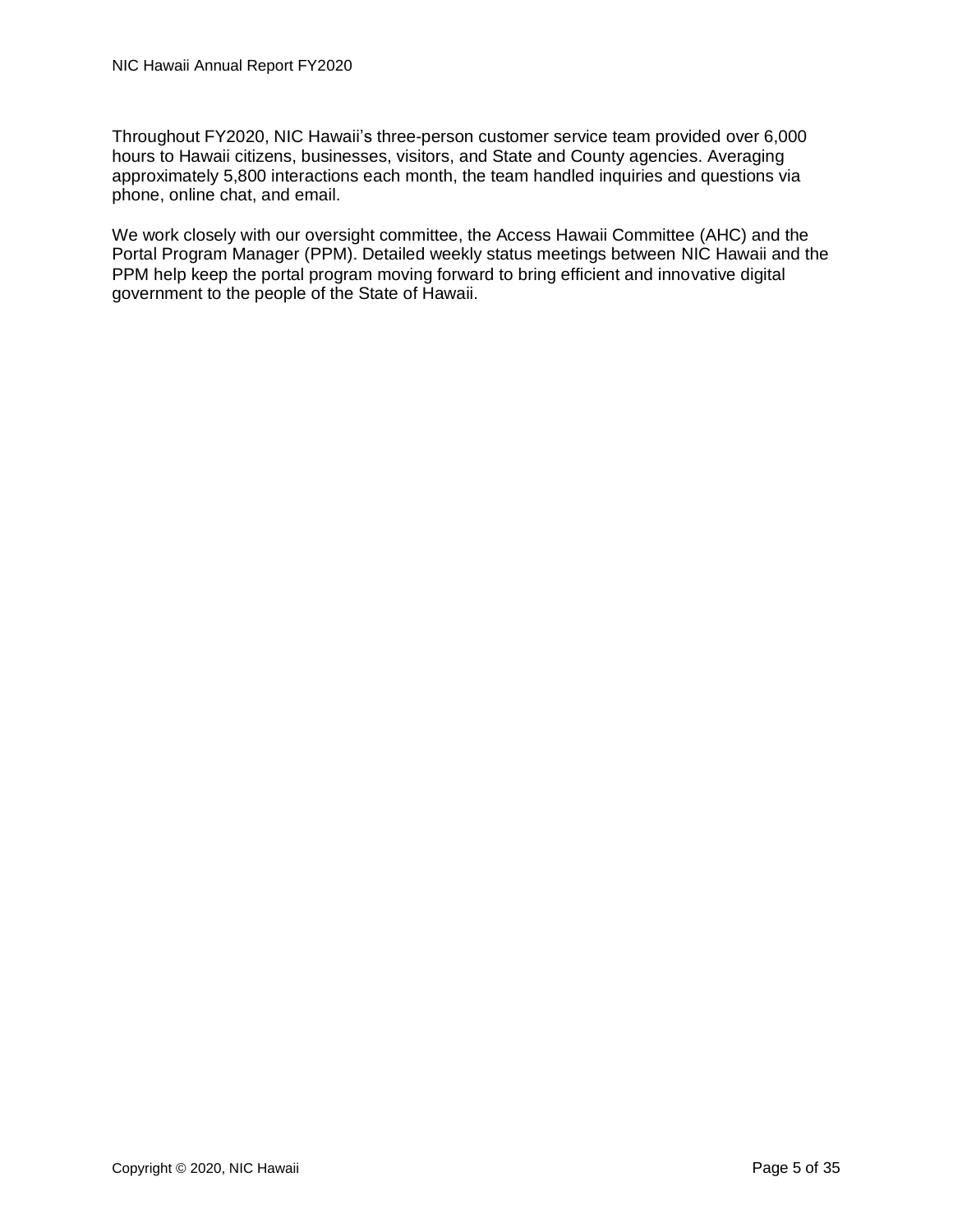### <span id="page-9-0"></span>**Funding Portal Operations**

### Transaction Funded Model (Self-Funded)

When a State or County agency works with NIC Hawaii to develop a new service using the transaction funded model, there is no upfront cost for development. NIC Hawaii and the agencies collaborate to come up with sustainable solutions. NIC Hawaii absorbs the risk and cost of developing the service in return for future revenue over the lifecycle of the service to recover costs and maintain and support the service.

NIC Hawaii generates revenue through service fees that are added on to the online services we build. These fees can be passed to the fee payer or absorbed in part or whole by the agency. Sometimes our services make an existing paper form available online. Other times we come up with innovative solutions that never existed before, such as Hawaii Compliance Express, which integrates a process involving multiple State agencies into one online solution. The idea of eGovernment is not simply to make existing procedures have electronic analogs. We work with the agency to find ways to streamline existing processes, making the whole system more efficient.

NIC Hawaii maintains each of the services we develop over the lifecycle of that service. This means the agencies pay no fees for software licensing, operating system upgrades, and security scans. NIC Hawaii staffs a full team of customer service representatives and takes calls, emails, and instant messages at no cost to the agencies for services funded under the self-funded model. Finally, NIC Hawaii provides outreach support for our services, assisting with education, training, and marketing efforts to drive awareness and adoption of the services. You may have seen examples like the annual report postcards (DCCA Business Registration), email reminders (Hawaii eProcurement System, Kauai Real Property Tax Payments), videos, training, community meetings, industry meetings, posters, and business cards.

The transaction funded model is a flexible funding model that works for government, businesses, and citizens in the following manner:

- 1. Modest efficiency or transaction fees are applied to a limited number of services, which cover the cost of building, maintaining, and expanding the entire digital government platform at no cost to government.
- 2. Transaction fees create a sustainable funding stream to support long-term digital government growth.
- 3. Funding from this small number of fee services supports enterprise-wide digital government expansion. With this funding source established, many digital government services are then provided at no cost, or significantly reduced cost, to users.
- 4. The ongoing funding source is reinvested in building more new services. Reinvestment examples include collaborative efforts to propose and build new self-funded and discounted/no cost systems, maintain and upgrade existing services, meet security and compliance requirements, and participate in conversations with the community, policy makers, and agency directors.
- 5. NIC Hawaii is paid only when digital government services are used, so a strong natural incentive exists to build, deploy and market services that the community wants and needs.
- 6. Strong central government sets the digital government strategy, establishes priorities, sets efficiency fees, and maintains data control.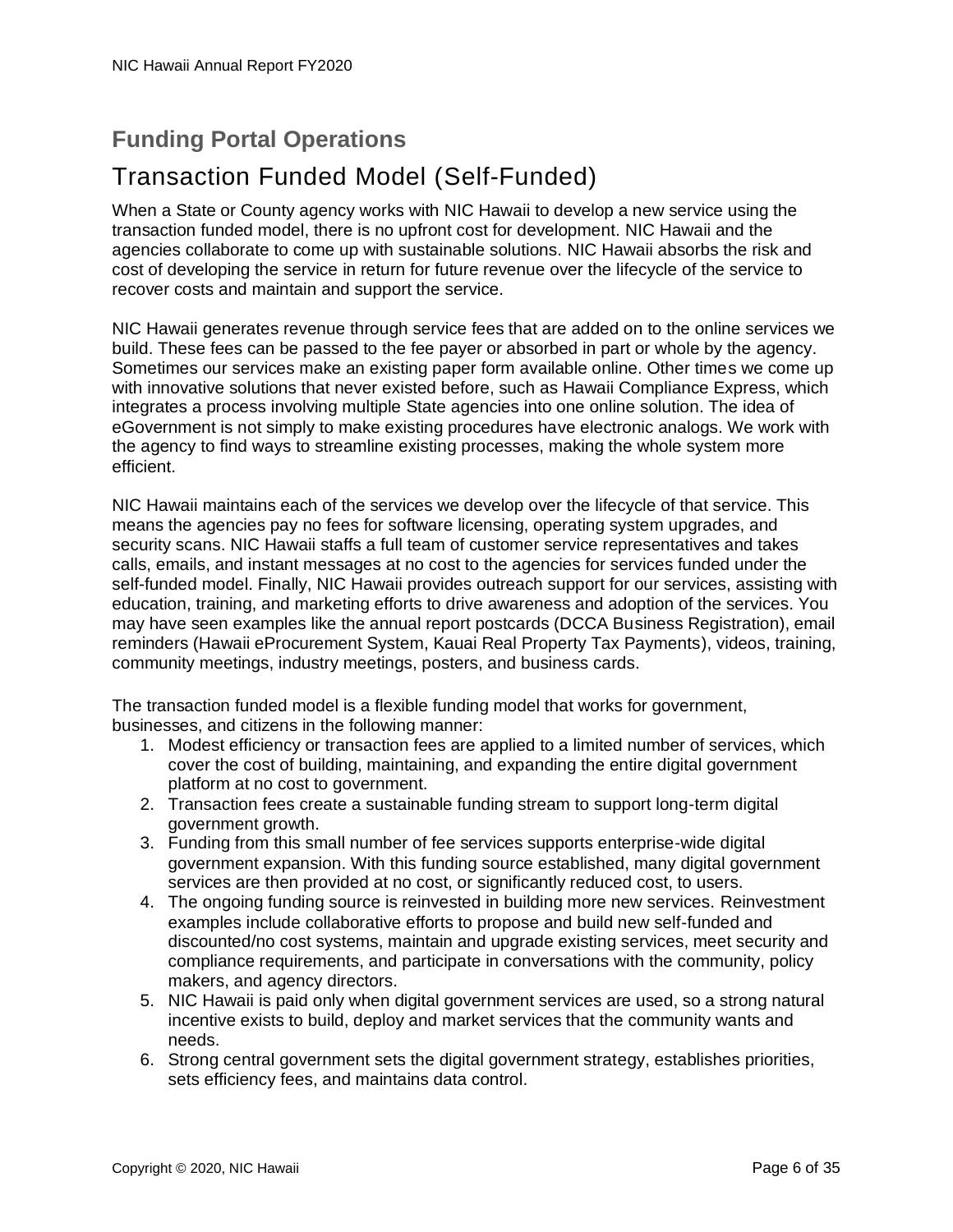### Time and Materials

When transaction fees are not feasible, NIC Hawaii can still offer services with our contract hourly development rates. In most cases, this funding model is used when an agency wants to develop an online service that has an existing funding model (i.e. federal grants) or the service doesn't generate any revenue but requires significant development and maintenance. The Department of Land and Natural Resources, Department of Labor and Industrial Relations, and Department of the Attorney General are some of the agencies who have leveraged this funding model.

### Hybrid Funding Model

A hybrid approach is using both the transaction funded and time and materials models together. There are development costs, however, they are discounted as there is also a transaction funded component to the application. This may be used when there are transactions, but the volume may not be enough to cover the entire costs of developing or maintaining the service.

### **Hosting**

Some agencies leverage our hosting services for website hosting or NIC Hawaii developed web applications that have no revenue base. In certain scenarios, an agency may already have an application developed that only needs hosting service to continue providing service to the public.

### No Cost Projects

NIC Hawaii also develops some applications entirely at no cost where appropriate. Most of these applications have no way to generate revenue. NIC Hawaii recovers its costs for development, deployment, hosting, and maintenance through portal administration fees from other self-funded services.

The Access Hawaii Committee collaborates with NIC Hawaii in determining which services will be provided at no cost to the State or County agency. These types of applications generally have a high public value or dramatically enhance public safety. Some examples include: Hawaii sex offender search, unclaimed property search, and the state calendar for posting public meeting and events. Below is a list of the 29 no cost services provided by NIC Hawaii:

- Access Hawaii Committee [AHC website](http://ahc.ehawaii.gov/)
- [Access Hawaii Committee Document Repository](https://ahcdocuments.ehawaii.gov/)
- AG CSEA [Child Support Account Information System](http://csea.ehawaii.gov/iwa)
- AG HCJDC [Covered Offenders Search](http://sexoffenders.ehawaii.gov/)
- Budget and Finance [Unclaimed Property Search](https://www.ehawaii.gov/lilo/app)
- City and County of Honolulu Work Hawaii Division [Youth Build Website](http://youthbuildhonolulu.org/)
- County of Hawaii Parks & Recreation [Mauna Kea Group Application](https://maunakea.ehawaii.gov/)
- DAGS OIP Statewide [Calendar](http://calendar.ehawaii.gov/)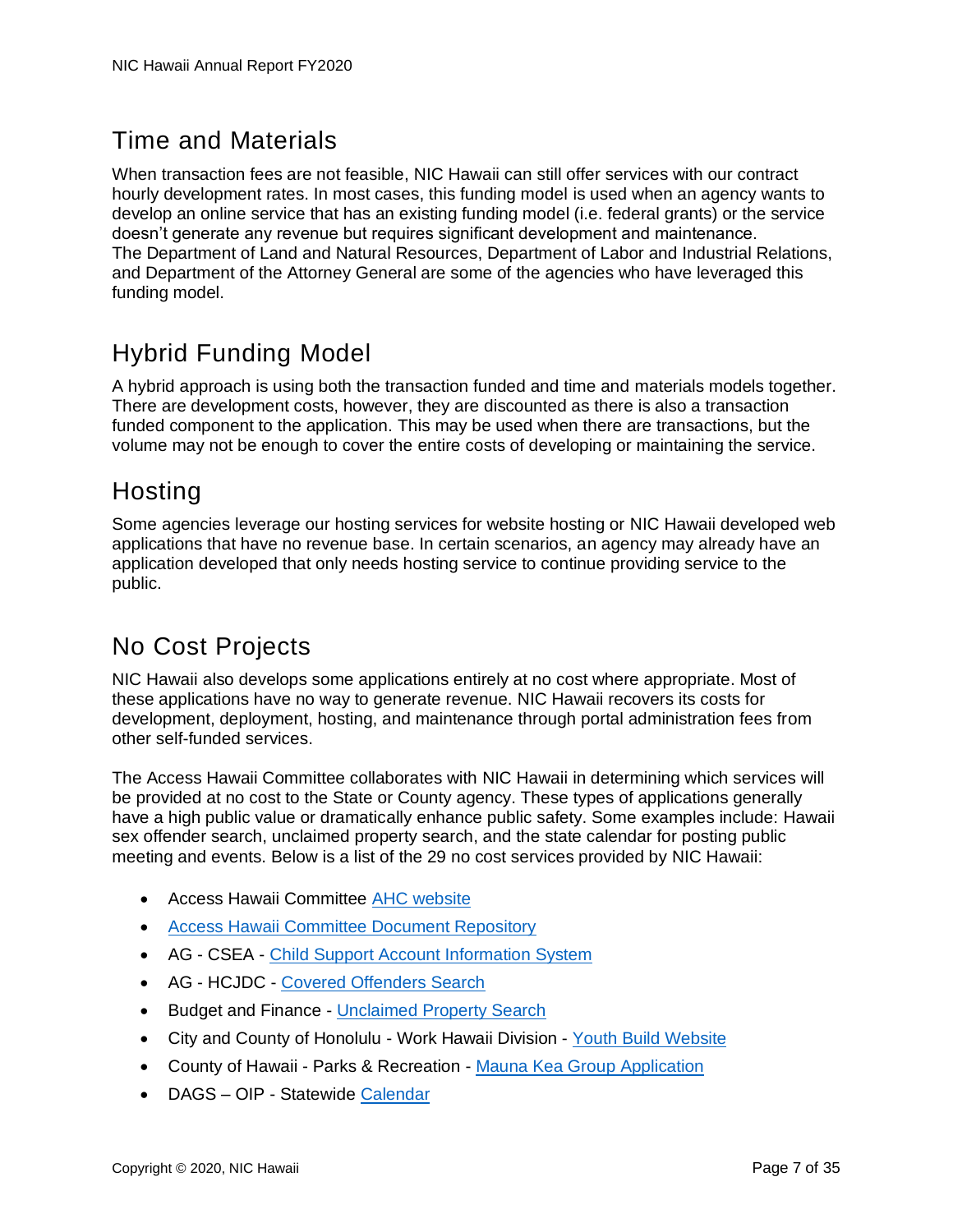- DCCA BREG [Agent Search](https://hbe.ehawaii.gov/agentsearch/search.html)
- DCCA INS [Insurance Continuing Education Information](https://www.ehawaii.gov/dcca/insprovider/exe/provider.cgi)
- DCCA INS [Insurance License Search](http://insurance.ehawaii.gov/hils/)
- DCCA INS [License CE Verification](https://www.ehawaii.gov/dcca/insce/exe/ce.cgi)
- DCCA INS [Self-Service Portal](https://insurance.ehawaii.gov/diss)
- DCCA PVL [Continuing Education System](https://ce.ehawaii.gov/)
- DCCA PVL [Insurance Certificate Submittal](http://pvl.ehawaii.gov/inikua) (Surety)
- DCCA PVL [License Search](https://pvl.ehawaii.gov/pvlsearch/)
- DCCA PVL [MyPVL Dashboard](https://pvl.ehawaii.gov/mypvl/)
- DLNR BOC [Power of Attorney and Names Change Glossary Download](https://www.ehawaii.gov/SecureDownload/bocglossary/)
- GOV Boards & Commissions [Online Application](http://boards.hawaii.gov/apply/apply-for-a-board/)
- Hawaii.gov [State portal website](http://hawaii.gov/)
- Judiciary Policy & Planning Judge Evaluations
- Judiciary [Volunteers in Public Service](http://vips.ehawaii.gov/vips)
- NIC Hawaii [CXsuite](https://cxsuite.ehawaii.gov/)
- NIC Hawaii Driver Record Correction Request
- NIC Hawaii [Invoicing System](https://invoice.ehawaii.gov/)
- NIC Hawaii Kala Payment Module
- NIC Hawaii Kala Refund Module
- NIC Hawaii (Lala) [Single Sign-On Service](https://login.ehawaii.gov/)
- NIC Hawaii [Payment Platform](https://nichawaii.egov.com/payment-platform/)

The vast majority of the portal's funding is from transaction funded applications. Without that base of resources the portal would not be able to offer these no cost services and some discounted services to the State and County agencies and citizens.

### <span id="page-11-0"></span>**Portal Financial Information** Overview of Revenue

NIC Hawaii submits its audited financials to the Access Hawaii Committee each year and submits an annual report to the Hawaii State Legislature regarding the services that the portal provides to our agencies. The portal manages over 70 services that feature online payments. We refer to services that include a payment system as "transactional services". Transactional services are typically self-funded, in whole or part.

In fiscal year 2020, the portal collected \$250,962,387 and disbursed \$240,912,280 to the State and County agencies. NIC Hawaii portal revenue was \$10,050,107 in FY2020 and expenses were at \$9,124,858 resulting in an operating income of \$925,249.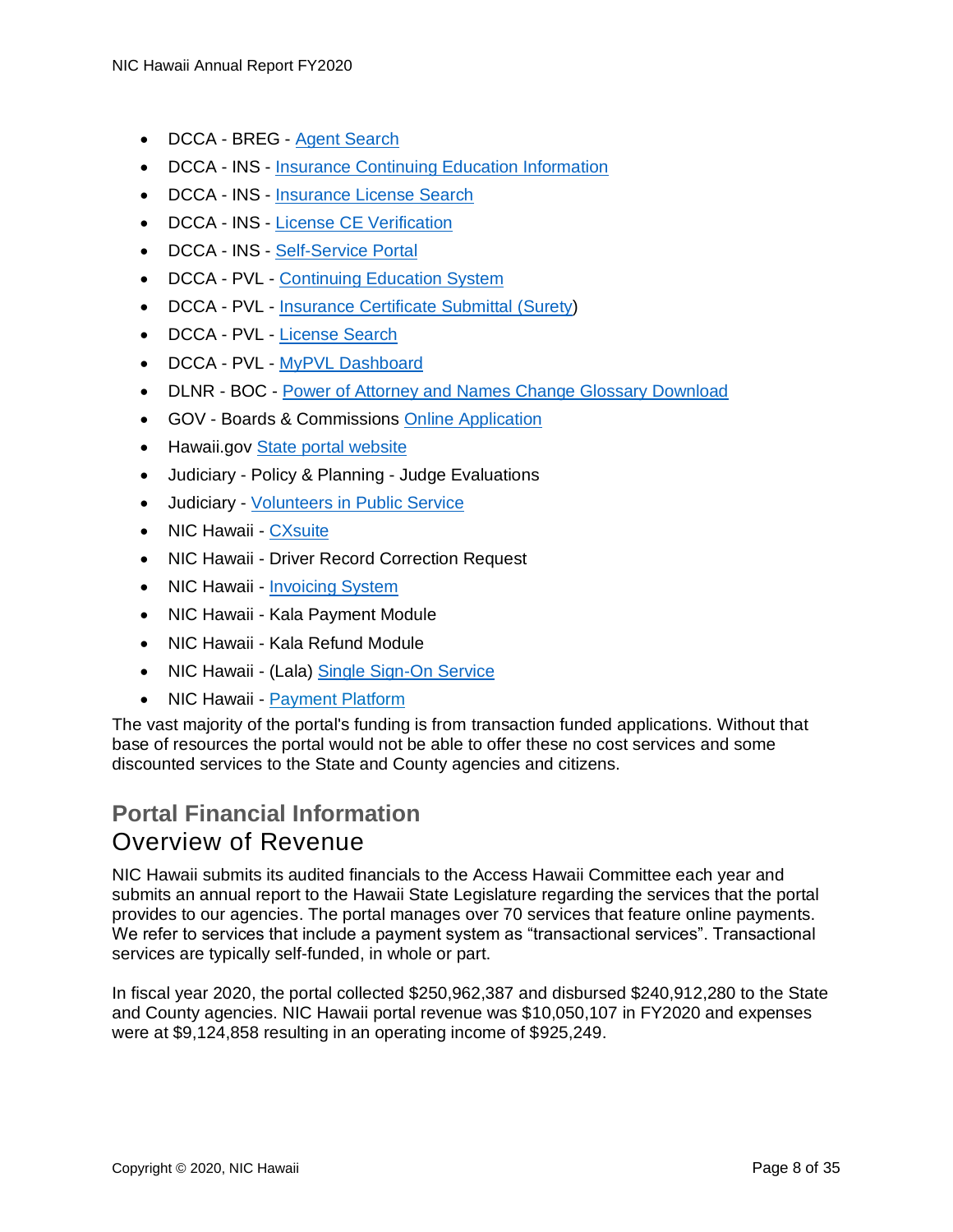| Year     | <b>Funds</b><br><b>Collected</b> | Disbursed to<br>Agency | <b>NIC Hawaii</b><br><b>Portal</b><br>Revenue | Cost of<br><b>Portal</b><br><b>Revenues</b> | Operating<br><b>Income</b> | Less<br>Income Tax<br><b>Expense</b> | <b>Net</b><br><b>Income</b> |
|----------|----------------------------------|------------------------|-----------------------------------------------|---------------------------------------------|----------------------------|--------------------------------------|-----------------------------|
| **FY2020 | \$250.962.387                    | \$240.912.280          | \$10.050.107                                  | \$9.124.858                                 | \$925.249                  | \$193,603                            | \$731.646                   |

#### Table 2: Financial Summary by Fiscal Year (FY2020 – Unaudited)\*

\* Please see Appendix D: Glossary for a more detailed explanation of the column headings

\*\* Please note that all financial numbers in FY2020 include one project with the State Procurement Office for Hawaii eProcurement (HIePro) videos that was completed outside of the Portal Contract totaling \$4,600 in NIC Hawaii revenue.

**Funds Collected** \$251M Collected in FY2020

**Percentage of Funds Disbursed** 96% Percentage of Collected Funds Disbursed to Agencies

**Funds Disbursed** \$240.9M Disbursed to Agencies in FY2020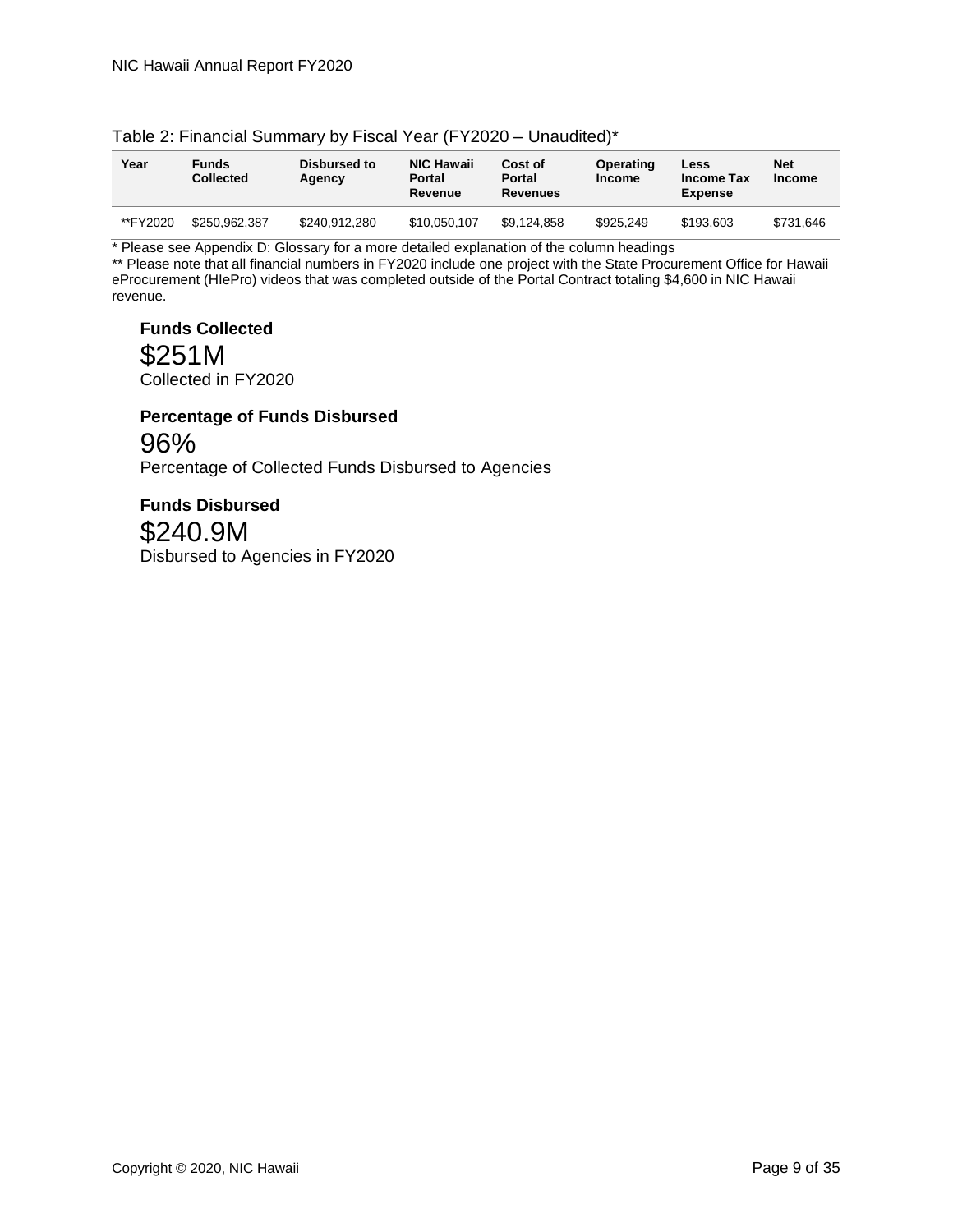### **Solution**

The portal uses a standard payment processing system called Kala, which processes credit and debit card payments, e-checks (ACH Debit), paper checks and invoices. Kala can process payments via multiple means: online, at a kiosk, via a mobile device or at the point of sale.

NIC Hawaii can disburse funds based on each agency's needs, electronically or manually, on a daily, weekly, semi-monthly or monthly basis and provide detailed reporting.

### Sources

The portal receives three types of revenue to support its operations: transactional, time and materials and hosting.

- **Transactional revenue** is collected for services that charge a portal administration fee on each transaction. Self-funding depends primarily on transactional revenue.
- **Time and materials revenue** is collected for projects that cannot justify a transaction fee, for example, services that do not involve a financial transaction or that serve a population too small to sustain self-funding. In most cases these projects benefit from the portal's significantly discounted hourly rates and take advantage of our existing services and infrastructure.
- **Hosting revenue** is collected for hosting websites or services that are not supported by transactions; it accounts for less than 1% of the portal's overall revenue. In some cases, a hybrid approach may be applied; a service that cannot pay for itself is funded partly by time and materials while hosting and maintenance is supported by transactional revenue.

### Payments Made to the Portal

Prior to earning a single dollar of revenue, NIC Hawaii assumes all upfront investment risk of (1) implementing the hardware, software, and hosting infrastructure and (2) building and operating the online State or County agency services. The majority of services managed by NIC Hawaii are funded by end user (business, citizens, and visitors) efficiency fees on a per-transaction basis, where the user pays for the service. With other services, NIC Hawaii's fees are paid by the agency (State and Counties). In typical situations, the agency receives more value or avoids more cost than the amount of the per-transaction fee it pays to NIC Hawaii. In both of these situations, those who benefit most from the services pay for them.

Revenues and expenses are reported quarterly to the Access Hawaii Committee. In 2016, NIC Hawaii responded to Senate Resolution 54 and provided a detailed report of payments to the portal.

The table below shows that 94.8% of NIC Hawaii's Portal Revenue in FY2020 is comprised of transactional revenue while only 5.2% is from funds collected through time and materials work, hosting and maintenance fees.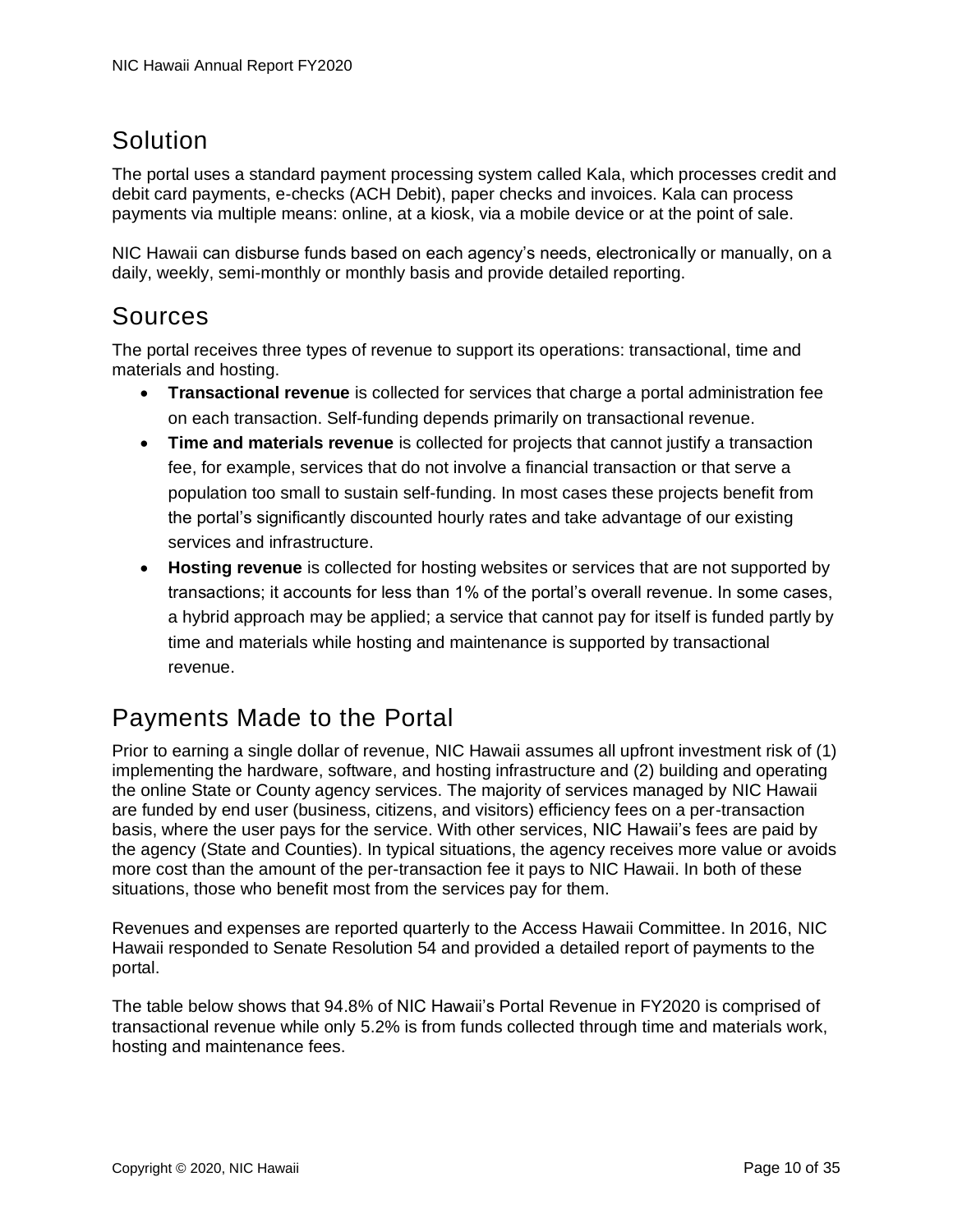| Category                                         | Amount          | Percentage |
|--------------------------------------------------|-----------------|------------|
| <b>Transactional Revenue</b>                     | \$9,525,637.36  | 94.8%      |
| Time and Materials, Hosting and Maintenance Fees | \$524,469.56    | 5.2%       |
| Total NIC Hawaii Portal Revenue                  | \$10,050,106.92 | 100%       |

Table 3: FY2020 Portal Revenue by Funding Model (Unaudited)

NIC Hawaii's monthly portal revenue and expenses in FY2020 are displayed in the below table. Monthly portal revenue fluctuates based on the number of transactions processed per service as well as the amount of work performed on time and materials projects.

| <b>Month</b>     | <b>NIC Hawaii Portal</b><br>Revenue | <b>NIC Hawaii Portal</b><br><b>Expenses</b> |
|------------------|-------------------------------------|---------------------------------------------|
| <b>July 2019</b> | \$852,469.00                        | \$814,066.00                                |
| August 2019      | \$848,687.00                        | \$802,093.00                                |
| September 2019   | \$640,311.00                        | \$745,355.00                                |
| October 2019     | \$742,940.00                        | \$743,059.00                                |
| November 2019    | \$983,212.00                        | \$790,079.00                                |
| December 2019    | \$935,866.00                        | \$771,413.00                                |
| January 2020     | \$862,531.00                        | \$791,664.00                                |
| February 2020    | \$760,932.00                        | \$812,457.00                                |
| March 2020       | \$845,636.00                        | \$739,022.00                                |
| April 2020       | \$782,398.00                        | \$738,810.00                                |
| May 2020         | \$899,735.49                        | \$726,219.00                                |
| June 2020        | \$895,389.43                        | \$650,621.00                                |
| <b>Totals</b>    | \$10,050,106.92                     | \$9,124,858.00                              |

Table 4: FY2020 Monthly Revenue and Expenses (Unaudited)

### <span id="page-14-0"></span>**Revenue by Service**

The FY2020 Revenue by Service for the portal is listed below:

Table 5: FY2020 Portal Revenue from Transactional Services (Unaudited)

| <b>Service Name by</b><br><b>Department</b>                       | <b>Funds Collected</b> | <b>Disbursed to Agency</b> | <b>Sum of Partner</b><br>Paid NIC Hawaii | <b>Sum of User</b><br><b>Paid NIC Hawaii</b> | Sum of NIC<br>Hawaii Revenue<br>Total |
|-------------------------------------------------------------------|------------------------|----------------------------|------------------------------------------|----------------------------------------------|---------------------------------------|
| <b>Budget &amp; Finance</b>                                       | \$556,020.92           | \$542,404.31               | \$0.00                                   | \$13,616.61                                  | \$13,616.61                           |
| Employer-Union<br><b>Health Benefits</b><br>Trust Fund<br>Payment | \$556,020.92           | \$542,404.31               | \$0.00                                   | \$13,616,61                                  | \$13.616.61                           |
| <b>County of Hawaii</b>                                           | \$61,187,064.16        | \$60,559,309.12            | \$0.00                                   | \$627,755.04                                 | \$627,755.04                          |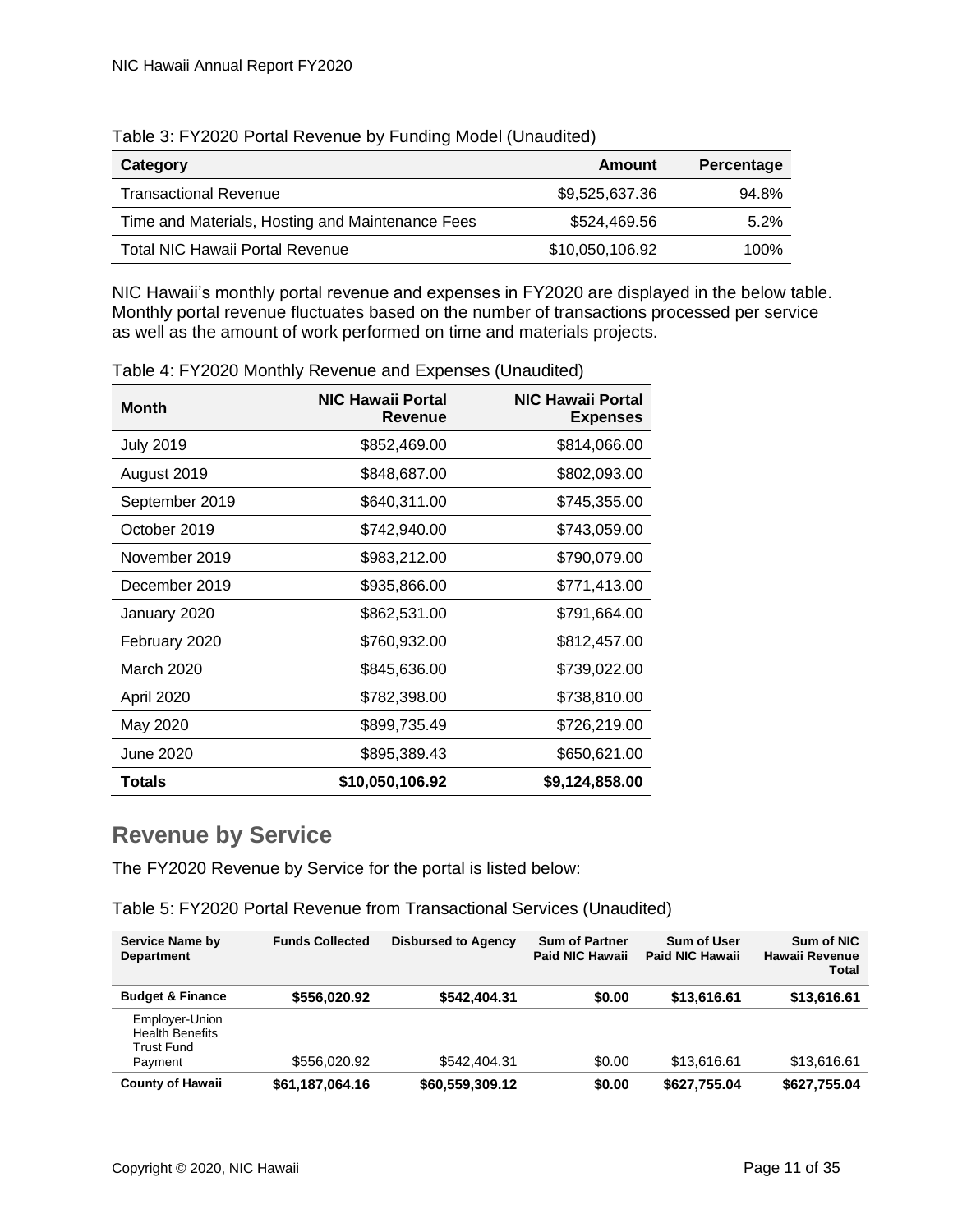| <b>Service Name by</b><br><b>Department</b>                            | <b>Funds Collected</b> | <b>Disbursed to Agency</b> | <b>Sum of Partner</b><br><b>Paid NIC Hawaii</b> | <b>Sum of User</b><br>Paid NIC Hawaii | <b>Sum of NIC</b><br>Hawaii Revenue<br><b>Total</b> |
|------------------------------------------------------------------------|------------------------|----------------------------|-------------------------------------------------|---------------------------------------|-----------------------------------------------------|
| <b>Building Permit</b><br>Payments                                     | \$825,200.55           | \$806,753.50               | \$0.00                                          | \$18,447.05                           | \$18,447.05                                         |
| <b>Liquor Permits</b>                                                  | \$16,936.20            | \$15,344.80                | \$0.00                                          | \$1,591.40                            | \$1,591.40                                          |
| Motor Vehicle<br>Registration<br>Renewals                              | \$5,384,335.21         | \$5,200,507.60             | \$0.00                                          | \$183,827.61                          | \$183,827.61                                        |
| <b>Online Reservation</b><br>System (Camping)                          | \$219,229.50           | \$192,300.19               | \$0.00                                          | \$26,929.31                           | \$26,929.31                                         |
| Real Property Tax<br>Payments                                          | \$54,741,362.70        | \$54,344,403.03            | \$0.00                                          | \$396,959.67                          | \$396,959.67                                        |
| <b>County of Kauai</b>                                                 | \$31,490,239.34        | \$31,240,324.45            | \$51,906.87                                     | \$198,008.02                          | \$249,914.89                                        |
| Motor Vehicle<br>Registration<br>Renewals                              | \$2,008,475.77         | \$1,956,146.21             | \$33,154.22                                     | \$19,175.34                           | \$52,329.56                                         |
| <b>Real Property Tax</b><br>Payments                                   | \$27,292,804.66        | \$27,147,785.06            | \$6,705.87                                      | \$138,313.73                          | \$145,019.60                                        |
| <b>Sewer Payments</b>                                                  | \$2,188,958.91         | \$2,136,393.18             | \$12,046.78                                     | \$40,518.95                           | \$52,565.73                                         |
| <b>County of Maui</b>                                                  | \$10,394,380.23        | \$10,126,536.61            | \$110,228.77                                    | \$157,614.85                          | \$267,843.62                                        |
| Motor Vehicle Bulk<br>Renewal                                          | \$957,086.91           | \$890,006.26               | \$0.00                                          | \$67,080.65                           | \$67,080.65                                         |
| Motor Vehicle<br>Registration<br>Renewals                              | \$9,437,293.32         | \$9,236,530.35             | \$110,228.77                                    | \$90,534.20                           | \$200,762.97                                        |
| Department of<br>Business,<br><b>Economic</b><br>Development and       |                        |                            |                                                 |                                       |                                                     |
| <b>Tourism</b><br><b>EZ Forms</b>                                      | \$312,674.64           | \$300,272.61               | \$4,398.00                                      | \$8,004.03                            | \$12,402.03                                         |
| <b>Film Permits</b>                                                    | \$1,310.00             | \$0.00                     | \$1,310.00                                      | \$0.00                                | \$1,310.00                                          |
| FTZ9 Bill                                                              | \$4,830.00             | \$0.00                     | \$0.00                                          | \$4,830.00                            | \$4,830.00                                          |
| Presentment                                                            | \$296,884.64           | \$293,710.61               | \$0.00                                          | \$3,174.03                            | \$3,174.03                                          |
| Solar Water Heater<br>Variance                                         | \$9,650.00             | \$6,562.00                 | \$3,088.00                                      | \$0.00                                | \$3,088.00                                          |
| <b>Department of</b><br><b>Commerce and</b><br><b>Consumer Affairs</b> | \$20,920,330.77        | \$17,981,305.94            | \$2,806,353.33                                  | \$132,671.50                          | \$2,939,024.83                                      |
| Agent List Builder                                                     | \$763.00               | \$332.40                   | \$0.00                                          | \$430.60                              | \$430.60                                            |
| <b>Annual Business</b><br>Filings                                      | \$2,154,591.50         | \$1,592,712.16             | \$561,879.34                                    | \$0.00                                | \$561,879.34                                        |
| <b>Business Bulk Data</b>                                              | \$78,000.00            | \$0.00                     | \$0.00                                          | \$78,000.00                           | \$78,000.00                                         |
| <b>Business</b><br>Documents                                           | \$236,740.00           | \$157,835.07               | \$78,904.93                                     | \$0.00                                | \$78,904.93                                         |
| <b>Business Entity List</b><br><b>Builder</b>                          | \$8,235.90             | \$0.00                     | \$0.00                                          | \$8,235.90                            | \$8,235.90                                          |
| Hawaii Business<br>Express (DCCA)                                      | \$1,535,102.50         | \$1,047,382.75             | \$487,719.75                                    | \$0.00                                | \$487,719.75                                        |
| Hawaii Business<br>Express (DOTAX)                                     | \$176,575.00           | \$156,830.00               | \$0.00                                          | \$19,745.00                           | \$19,745.00                                         |
| Hawaii Insurance<br>License Renewals                                   | \$3,254,565.00         | \$3,082,304.80             | \$172,260.20                                    | \$0.00                                | \$172,260.20                                        |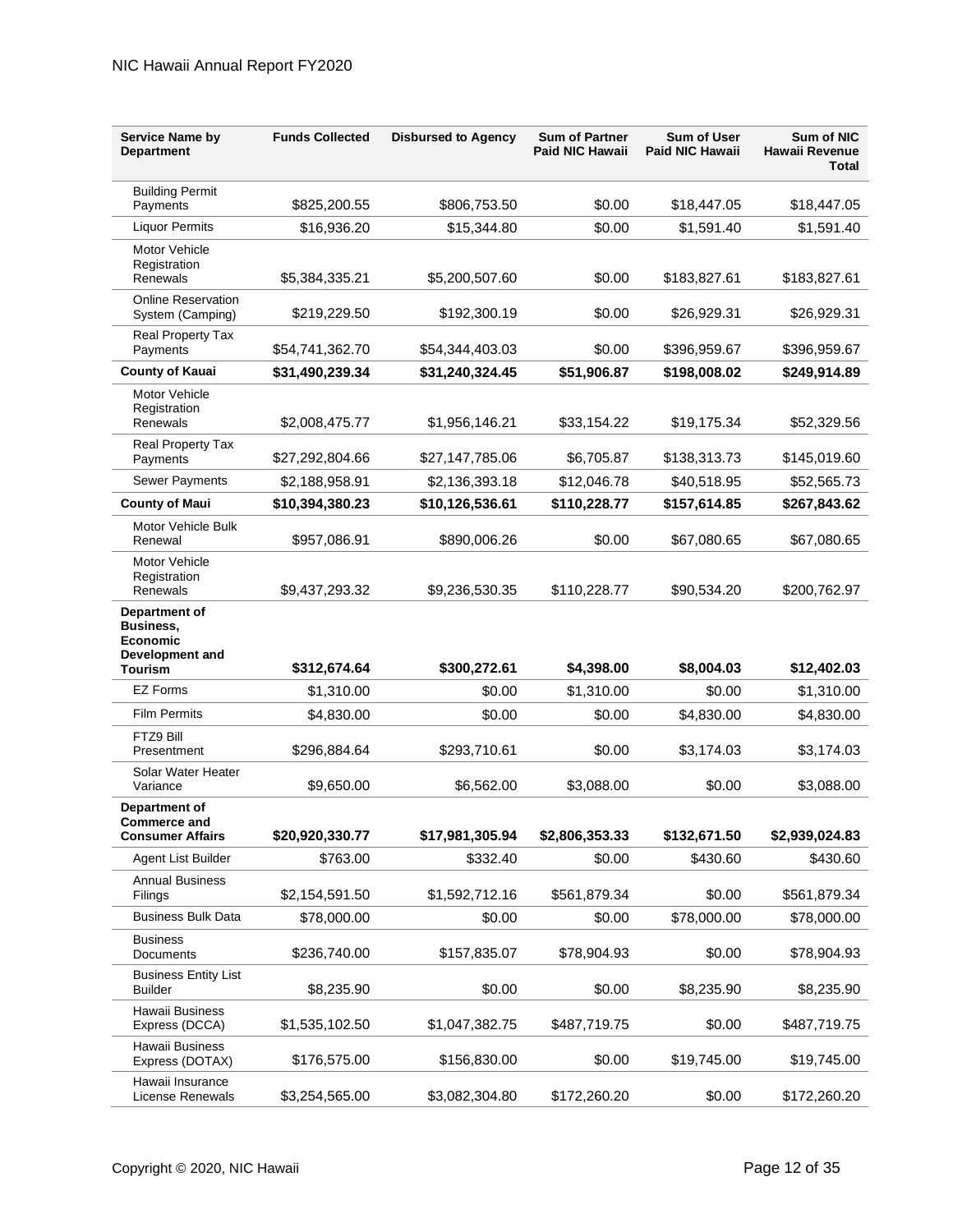| <b>Service Name by</b><br><b>Department</b>                              | <b>Funds Collected</b> | <b>Disbursed to Agency</b> | <b>Sum of Partner</b><br><b>Paid NIC Hawaii</b> | <b>Sum of User</b><br><b>Paid NIC Hawaii</b> | Sum of NIC<br>Hawaii Revenue<br>Total |
|--------------------------------------------------------------------------|------------------------|----------------------------|-------------------------------------------------|----------------------------------------------|---------------------------------------|
| Hawaii Post-<br>Secondary<br>Education<br>Authorization                  |                        |                            |                                                 |                                              |                                       |
| Program payments<br>Mortgage                                             | \$1,300.00             | \$1,040.00                 | \$0.00                                          | \$260.00                                     | \$260.00                              |
| Foreclosure<br><b>Dispute Resolution</b><br><b>Public Notices</b>        | \$4,200.00             | \$3,990.00                 | \$210.00                                        | \$0.00                                       | \$210.00                              |
| <b>MyPVL</b>                                                             | \$293,222.40           | \$263,344.12               | \$29,878.28                                     | \$0.00                                       | \$29,878.28                           |
| Professional<br>Vocational<br><b>Licensing Bulk</b>                      |                        |                            |                                                 |                                              |                                       |
| Data<br>Professional                                                     | \$52,000.00            | \$26,000.00                | \$0.00                                          | \$26,000.00                                  | \$26,000.00                           |
| Vocational<br>Licensing List<br><b>Builder</b>                           | \$128,866.47           | \$62,437.98                | \$66,428.49                                     | \$0.00                                       | \$66,428.49                           |
| Professional<br>Vocational<br>Licensing                                  |                        |                            |                                                 |                                              |                                       |
| Renewals                                                                 | \$12,996,169.00        | \$11,587,096.66            | \$1,409,072.34                                  | \$0.00                                       | \$1,409,072.34                        |
| Department of<br>Health                                                  | \$4,188,667.63         | \$3,698,242.51             | \$22,159.12                                     | \$468,266.00                                 | \$490,425.12                          |
| <b>Clinical License</b><br>Renewals                                      | \$2,350.00             | \$2,044.50                 | \$305.50                                        | \$0.00                                       | \$305.50                              |
| Electronic Death<br>Registration<br>System                               | \$100,209.00           | \$92,538.00                | \$0.00                                          | \$7,671.00                                   | \$7,671.00                            |
| Electronic<br>Disinterment<br><b>Application Permit</b>                  | \$480.00               | \$360.00                   | \$0.00                                          | \$120.00                                     | \$120.00                              |
| <b>Facility Access</b><br><b>Plan Submission</b><br>and Review<br>System | \$463,224.63           | \$450,347.01               | \$12,877.62                                     | \$0.00                                       | \$12,877.62                           |
| Marriage Licenses                                                        | \$1,006,488.00         | \$919,343.00               | \$0.00                                          | \$87,145.00                                  | \$87,145.00                           |
| Marriage Performer<br>Licenses                                           | \$30,900.00            | \$0.00                     | \$0.00                                          | \$30,900.00                                  | \$30,900.00                           |
| <b>Medical Cannabis</b><br>Registry                                      | \$1,460,875.00         | \$1,326,321.50             | \$0.00                                          | \$134,553.50                                 | \$134,553.50                          |
| <b>Vital Records</b><br><b>Ordering System</b>                           | \$1,011,941.00         | \$804,064.50               | \$0.00                                          | \$207,876.50                                 | \$207,876.50                          |
| <b>Waste Water</b><br>Permits                                            | \$112,200.00           | \$103,224.00               | \$8,976.00                                      | \$0.00                                       | \$8,976.00                            |
| Department of<br><b>Labor and Industrial</b><br><b>Relations</b>         | \$14,310,661.91        | \$14,287,396.95            | \$23,264.96                                     | \$0.00                                       | \$23,264.96                           |
| Hawaii Installation<br>& Inspection<br>Permitting System                 | \$129,440.00           | \$116,496.00               | \$12,944.00                                     | \$0.00                                       | \$12,944.00                           |
| Hawaii<br>Unemployment<br>Insurance (HUI)<br><b>Express</b>              | \$14,167,521.91        | \$14,158,630.95            | \$8,890.96                                      | \$0.00                                       | \$8,890.96                            |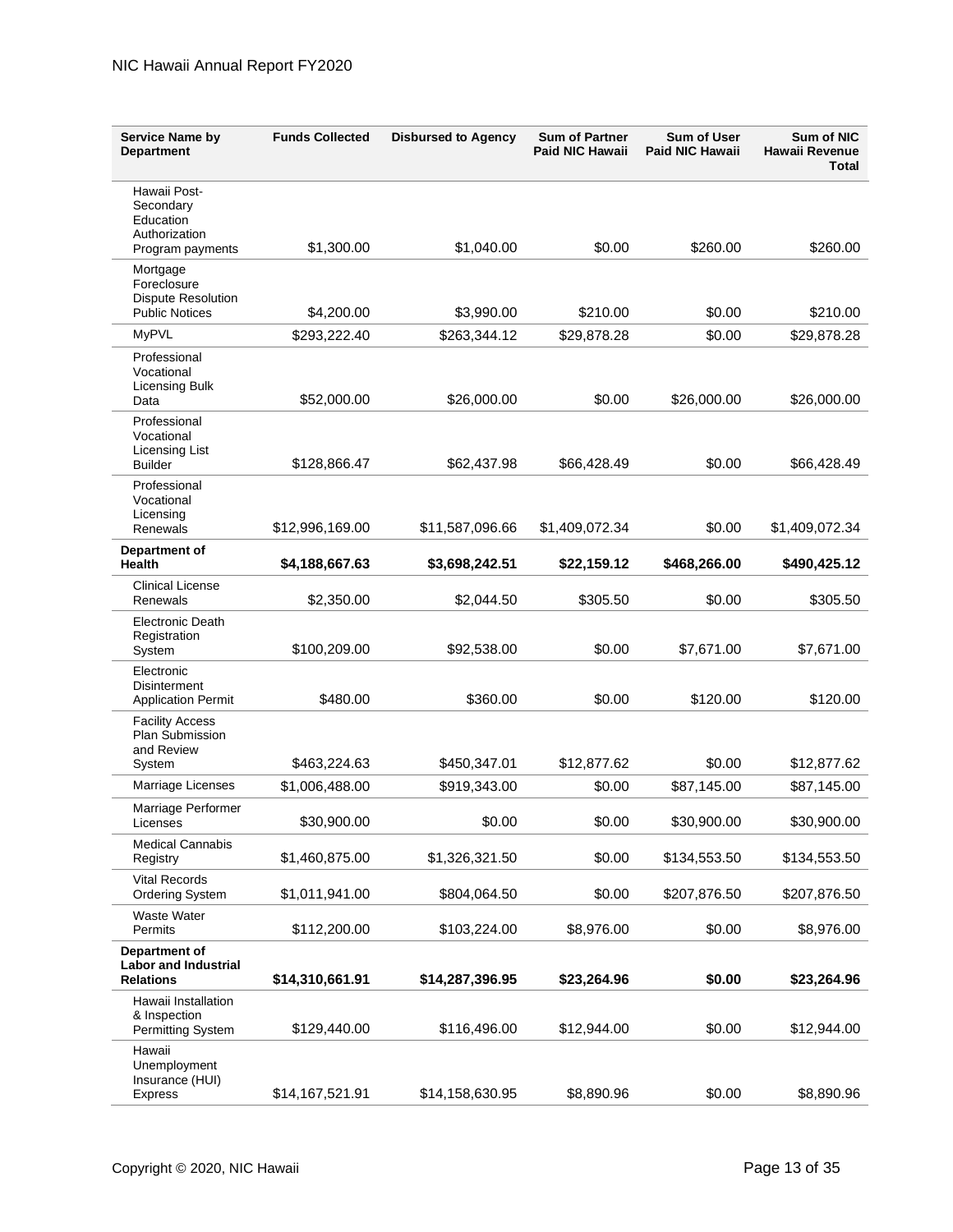| <b>Service Name by</b><br><b>Department</b>                                | <b>Funds Collected</b> | <b>Disbursed to Agency</b> | <b>Sum of Partner</b><br><b>Paid NIC Hawaii</b> | Sum of User<br><b>Paid NIC Hawaii</b> | <b>Sum of NIC</b><br>Hawaii Revenue<br><b>Total</b> |
|----------------------------------------------------------------------------|------------------------|----------------------------|-------------------------------------------------|---------------------------------------|-----------------------------------------------------|
| <b>Hoisting Machine</b><br><b>Operators Advisory</b>                       |                        |                            |                                                 |                                       |                                                     |
| <b>Board Website</b><br><b>Department of Land</b>                          | \$13,700.00            | \$12,270.00                | \$1,430.00                                      | \$0.00                                | \$1,430.00                                          |
| and Natural<br><b>Resources</b>                                            | \$44,044,116.38        | \$43,100,064.79            | \$649,854.31                                    | \$294,197.28                          | \$944,051.59                                        |
| <b>Boating Accounts</b><br>Receivable System                               | \$610,619.57           | \$595,145.65               | \$0.00                                          | \$15,473.92                           | \$15,473.92                                         |
| Bureau of<br>Conveyances<br>eRecording                                     | \$34,810.50            | \$0.00                     | \$0.00                                          | \$34,810.50                           | \$34,810.50                                         |
| Bureau of<br>Conveyances<br>Image Bulk                                     | \$30,000.00            | \$9,000.00                 | \$0.00                                          | \$21,000.00                           | \$21,000.00                                         |
| Bureau of<br>Conveyances<br><b>Index Bulk</b>                              | \$4,800.00             | \$1,440.00                 | \$0.00                                          | \$3,360.00                            | \$3,360.00                                          |
| Bureau of<br>Conveyances Land<br><b>Title Records</b><br>Online Search &   |                        |                            |                                                 |                                       |                                                     |
| Ordering System<br>Bureau of                                               | \$320,821.00           | \$282,298.48               | \$38,522.52                                     | \$0.00                                | \$38,522.52                                         |
| Conveyances<br>LandShark                                                   | \$71,912.00            | \$35,957.00                | \$0.00                                          | \$35,955.00                           | \$35,955.00                                         |
| Bureau of<br>Conveyances<br>LandShark Bulk                                 | \$66,000.00            | \$19,800.00                | \$0.00                                          | \$46,200.00                           | \$46,200.00                                         |
| Bureau of<br><b>Conveyances Title</b><br>& Records<br>Management<br>System | \$488,722.50           | \$0.00                     | \$488,722.50                                    | \$0.00                                | \$488,722.50                                        |
| Bureau of<br><b>Conveyances Title</b><br>& Records                         |                        |                            |                                                 |                                       |                                                     |
| Management<br><b>System Payments</b>                                       | \$40,022,202.75        | \$40,012,184.38            | \$10,018.37                                     | \$0.00                                | \$10,018.37                                         |
| Civil Resource<br>Violation System                                         | \$55,360.00            | \$38,860.00                | \$16,500.00                                     | \$0.00                                | \$16,500.00                                         |
| Commercial<br>Activity/Beach<br><b>Wedding Permits</b>                     |                        |                            |                                                 |                                       |                                                     |
| (Wiki Permits)<br><b>Commercial Marine</b>                                 | \$147,228.70           | \$128,088.96               | \$19,139.74                                     | \$0.00                                | \$19,139.74                                         |
| Licensing System                                                           | \$213,400.00           | \$206,995.00               | \$6,405.00                                      | \$0.00                                | \$6,405.00                                          |
| <b>Commercial Vessel</b><br><b>Landing Permits</b>                         | \$85,761.00            | \$77,161.20                | \$8,599.80                                      | \$0.00                                | \$8,599.80                                          |
| <b>Freshwater Game</b><br><b>Fishing Licenses</b>                          | \$19,225.00            | \$16,406.00                | \$0.00                                          | \$2,819.00                            | \$2,819.00                                          |
| Hunt Application<br>System                                                 | \$346,531.00           | \$309,142.50               | \$37,388.50                                     | \$0.00                                | \$37,388.50                                         |
| <b>Hunt Lottery</b><br>Drawing System                                      | \$42,100.00            | \$37,071.00                | \$5,029.00                                      | \$0.00                                | \$5,029.00                                          |
| <b>Hunter Education</b><br>Online Course                                   | \$1,560.00             | \$1,248.00                 | \$312.00                                        | \$0.00                                | \$312.00                                            |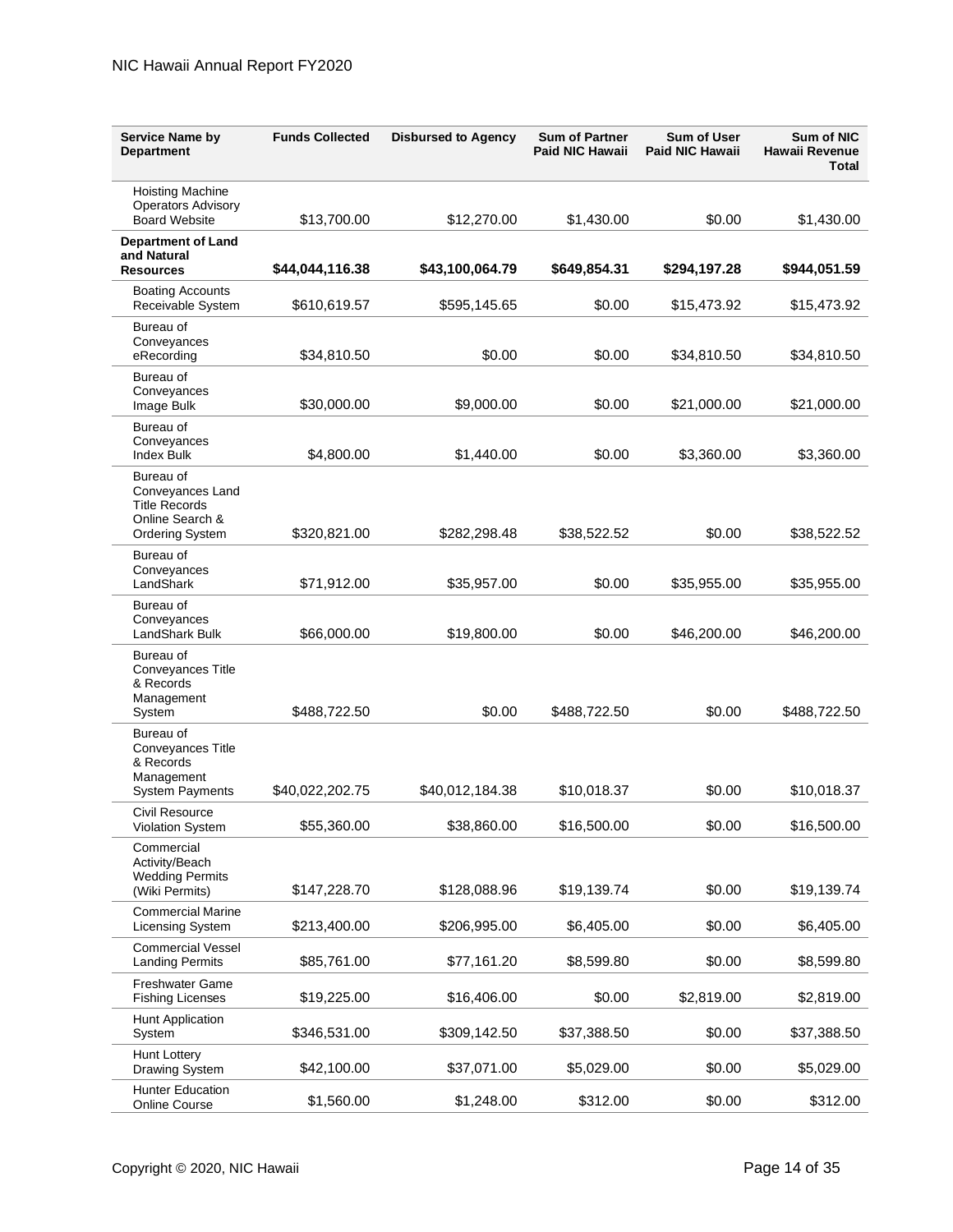| <b>Service Name by</b><br><b>Department</b>                   | <b>Funds Collected</b> | <b>Disbursed to Agency</b> | <b>Sum of Partner</b><br><b>Paid NIC Hawaii</b> | Sum of User<br><b>Paid NIC Hawaii</b> | <b>Sum of NIC</b><br>Hawaii Revenue<br><b>Total</b> |
|---------------------------------------------------------------|------------------------|----------------------------|-------------------------------------------------|---------------------------------------|-----------------------------------------------------|
| Registration and<br>Records<br>Management<br>System           |                        |                            |                                                 |                                       |                                                     |
| Na Ala Hele Trail &<br><b>Access System</b>                   | \$46,155.06            | \$41,238.00                | \$0.00                                          | \$4,917.06                            | \$4,917.06                                          |
| <b>Online Reservation</b><br>System (Camping)                 | \$1,103,753.80         | \$974,872.00               | \$0.00                                          | \$128,881.80                          | \$128,881.80                                        |
| Uniform<br><b>Commercial Code</b><br>Filings                  | \$11,440.00            | \$10,660.00                | \$0.00                                          | \$780.00                              | \$780.00                                            |
| Vessel<br>Registrations                                       | \$321,713.50           | \$302,496.62               | \$19,216.88                                     | \$0.00                                | \$19,216.88                                         |
| Department of<br><b>Public Safety (DPS)</b>                   | \$880,660.00           | \$772,736.83               | \$107,923.17                                    | \$0.00                                | \$107,923.17                                        |
| Controlled<br><b>Substances</b><br>Registration<br>System     | \$880,660.00           | \$772,736.83               | \$107,923.17                                    | \$0.00                                | \$107,923.17                                        |
| Department of<br><b>Taxation</b>                              | \$46,513,092.34        | \$45,446,535.09            | \$0.00                                          | \$1,066,557.25                        | \$1,066,557.25                                      |
| eFile                                                         | \$46,513,092.34        | \$45,446,535.09            | \$0.00                                          | \$1,066,557.25                        | \$1,066,557.25                                      |
| Department of the<br><b>Attorney General</b>                  | \$2,515,262.50         | \$2,208,102.25             | \$61,231.75                                     | \$245,928.50                          | \$307,160.25                                        |
| <b>Adult Criminal</b><br><b>Information Search</b><br>(eCrim) | \$710,950.00           | \$532,092.00               | \$0.00                                          | \$178,858.00                          | \$178,858.00                                        |
| <b>Bulk Covered</b><br>Offender Registry<br>Data              | \$3,700.00             | \$1,850.00                 | \$0.00                                          | \$1,850.00                            | \$1,850.00                                          |
| <b>Charities - Special</b><br>Invoice Payment<br>System       | \$12,800.00            | \$12,328.00                | \$472.00                                        | \$0.00                                | \$472.00                                            |
| Charity<br>Registration                                       | \$1,364,625.00         | \$1,309,482.25             | \$55,142.75                                     | \$0.00                                | \$55,142.75                                         |
| Notary                                                        | \$223,017.50           | \$200,997.00               | \$0.00                                          | \$22,020.50                           | \$22,020.50                                         |
| Solicitors<br>Registration<br>System                          | \$56,170.00            | \$50,553.00                | \$5,617.00                                      | \$0.00                                | \$5,617.00                                          |
| <b>Unlimited Criminal</b><br><b>History Search</b>            | \$144,000.00           | \$100,800.00               | \$0.00                                          | \$43,200.00                           | \$43,200.00                                         |
| Department of<br><b>Transportation</b>                        | \$41,353.39            | \$37,216.90                | \$0.00                                          | \$4,136.49                            | \$4,136.49                                          |
| <b>Surplus Auction</b>                                        | \$41,353.39            | \$37,216.90                | \$0.00                                          | \$4,136.49                            | \$4,136.49                                          |
| <b>NIC Hawaii</b>                                             | \$69,103.66            | \$0.00                     | \$0.00                                          | \$69,103.66                           | \$69,103.66                                         |
| Adjustments                                                   | $-$ \$2,818.82         | \$0.00                     | \$0.00                                          | $-$2,818.82$                          | $-$2,818.82$                                        |
| eHawaii.gov<br><b>Notification Service</b>                    | \$6,170.00             | \$0.00                     | \$0.00                                          | \$6,170.00                            | \$6,170.00                                          |
| Late Fees                                                     | \$5,266.50             | \$0.00                     | \$0.00                                          | \$5,266.50                            | \$5,266.50                                          |
| Non-Sufficient<br><b>Funds Fees</b>                           | \$6,234.85             | \$0.00                     | \$0.00                                          | \$6,234.85                            | \$6,234.85                                          |
| <b>Service Fees</b>                                           | \$23,951.13            | \$0.00                     | \$0.00                                          | \$23,951.13                           | \$23,951.13                                         |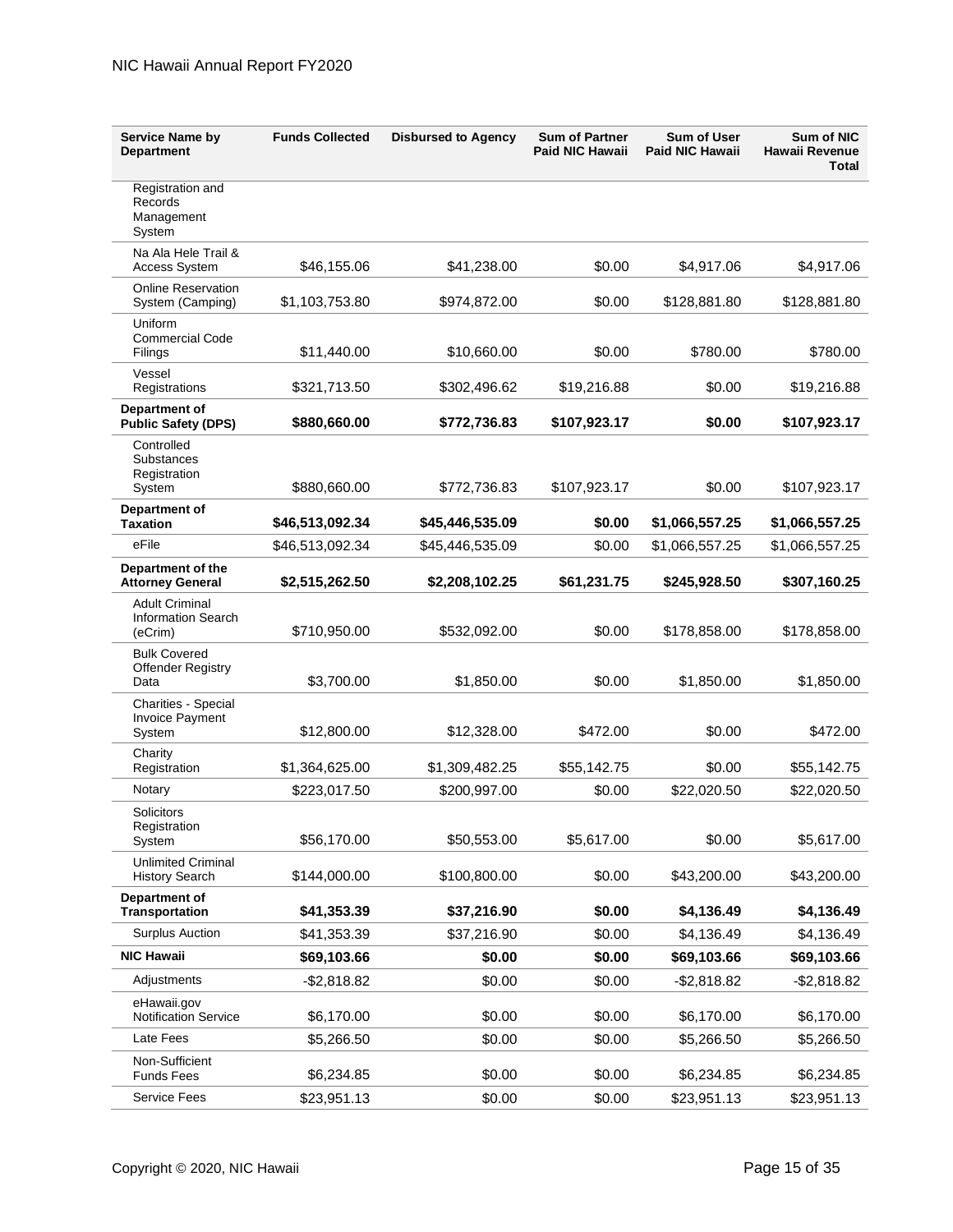| <b>Service Name by</b><br><b>Department</b> | <b>Funds Collected</b> | <b>Disbursed to Agency</b> | <b>Sum of Partner</b><br><b>Paid NIC Hawaii</b> | <b>Sum of User</b><br><b>Paid NIC Hawaii</b> | <b>Sum of NIC</b><br><b>Hawaii Revenue</b><br><b>Total</b> |
|---------------------------------------------|------------------------|----------------------------|-------------------------------------------------|----------------------------------------------|------------------------------------------------------------|
| <b>Subscriber Fees</b>                      | \$30,300,00            | \$0.00                     | \$0.00                                          | \$30,300.00                                  | \$30,300.00                                                |
| Judiciary                                   | \$12,080,016.98        | \$10,470,871.79            | \$0.00                                          | \$1,609,145.19                               | \$1,609,145.19                                             |
| <b>Civil Payments</b>                       | \$1,652,713.85         | \$1,610,809.00             | \$0.00                                          | \$41,904.85                                  | \$41,904.85                                                |
| Document<br>Payments                        | \$101,515.56           | \$98,929.20                | \$0.00                                          | \$2,586.36                                   | \$2,586.36                                                 |
| Document<br>Subscription<br>Payment         | \$105,167.05           | \$102,502.00               | \$0.00                                          | \$2,665.05                                   | \$2,665.05                                                 |
| <b>Driver Monitoring</b>                    | \$725,477.25           | \$0.00                     | \$0.00                                          | \$725,477.25                                 | \$725,477.25                                               |
| eTraffic Payments                           | \$4,129,646.35         | \$3,961,531.59             | \$0.00                                          | \$168,114.76                                 | \$168,114.76                                               |
| <b>Filing Payments</b>                      | \$205,630.92           | \$200,420.00               | \$0.00                                          | \$5,210.92                                   | \$5,210.92                                                 |
| <b>Traffic Abstracts</b>                    | \$5,159,866.00         | \$4,496,680.00             | \$0.00                                          | \$663,186.00                                 | \$663,186.00                                               |
| Office of the<br>Lieutenant<br>Governor     | \$64,570.00            | \$58,700.00                | \$0.00                                          | \$5,870.00                                   | \$5,870.00                                                 |
| Name Change                                 | \$64,570.00            | \$58,700.00                | \$0.00                                          | \$5,870.00                                   | \$5,870.00                                                 |
| <b>State Procurement</b><br><b>Office</b>   | \$848,581.75           | \$82,259.87                | \$9,142.37                                      | \$757,179.51                                 | \$766,321.88                                               |
| Hawaii Compliance<br>Express (HCE)          | \$203,348.00           | \$0.00                     | \$0.00                                          | \$203,348.00                                 | \$203,348.00                                               |
| Hawaii<br>eProcurement<br>System (HIePro)   | \$553,831.51           | \$0.00                     | \$0.00                                          | \$553,831.51                                 | \$553,831.51                                               |
| <b>Surplus Auction</b>                      | \$91,402.24            | \$82,259.87                | \$9,142.37                                      | \$0.00                                       | \$9,142.37                                                 |
| University of Hawaii                        | \$21,120.78            | \$0.00                     | \$21,120.78                                     | \$0.00                                       | \$21,120.78                                                |
| University of<br>Hawaii Survey              | \$21,120.78            | \$0.00                     | \$21,120.78                                     | \$0.00                                       | \$21,120.78                                                |
| <b>Grand Total</b>                          | \$250,437,917.38       | \$240,912,280.02           | \$3,867,583.43                                  | \$5,658,053.93                               | \$9,525,637.36                                             |

#### Table 6: FY2020 Portal Revenue for Time and Materials, Hosting & Maintenance (Unaudited)

| <b>Service Name by Department</b>                                  | <b>HIC Portal Revenue</b> |
|--------------------------------------------------------------------|---------------------------|
| <b>Budget &amp; Finance</b>                                        | \$6,200.00                |
| ers.ehawaii.gov Website                                            | \$6,200.00                |
| <b>County of Hawaii</b>                                            | \$20,652.00               |
| Hawaii County Police Department Website Hosting                    | \$2,500.00                |
| <b>Liquor Permits</b>                                              | \$17,552.00               |
| traffic.hawaiicounty.gov Website                                   | \$600.00                  |
| <b>County of Honolulu</b>                                          | \$23,860.00               |
| Legislative Document Access                                        | \$23,860.00               |
| Department of Business, Economic Development and Tourism           | \$44,375.24               |
| <b>Business Development &amp; Support Division Website Hosting</b> | \$1,200.00                |
| Business Development & Support Division Website Support            | \$35,375.24               |
| FTZ9 Hosting                                                       | \$1,200.00                |
| Hawaii Clean Energy Initiative Website Hosting                     | \$1,800.00                |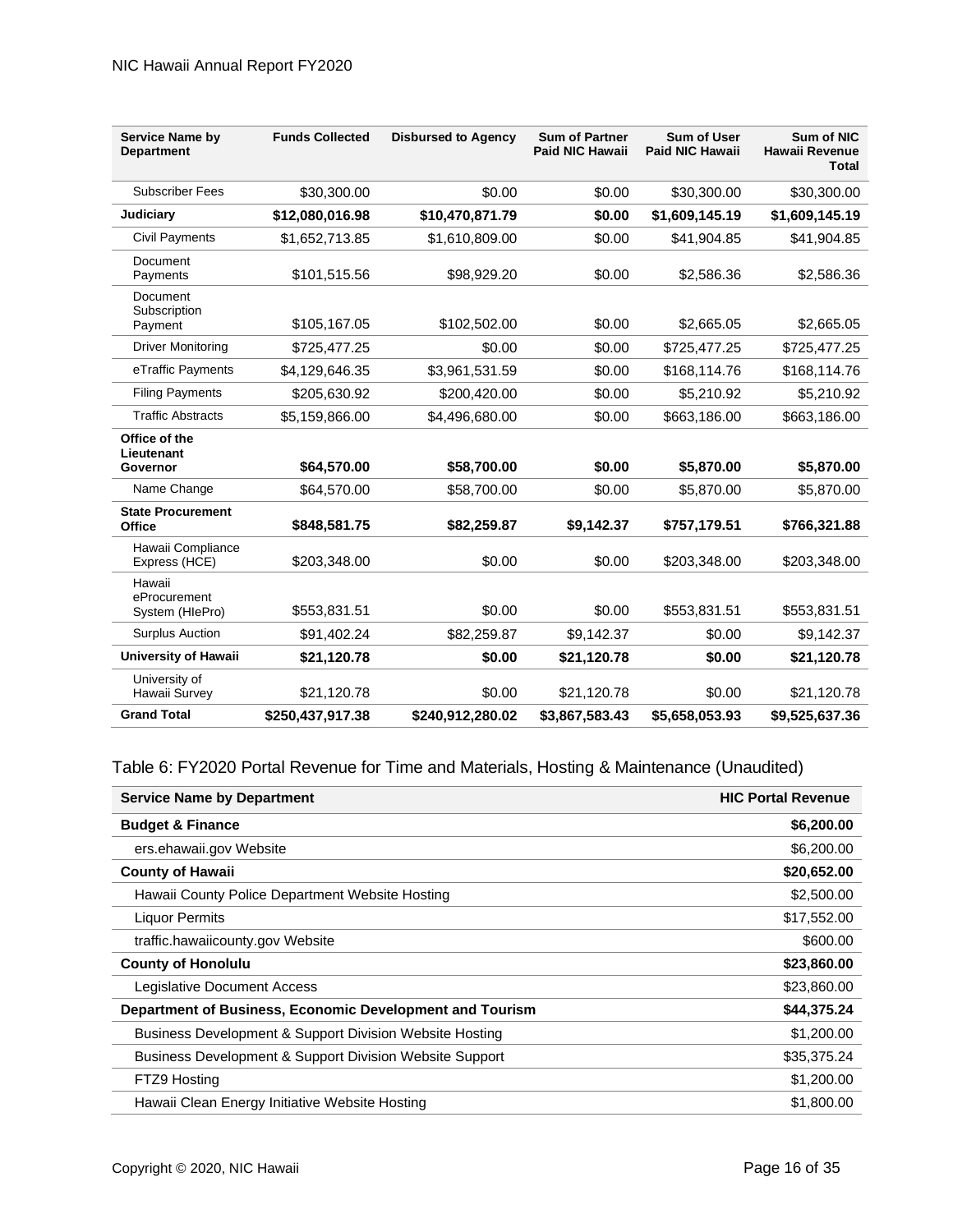| <b>Service Name by Department</b>                                         | <b>HIC Portal Revenue</b> |
|---------------------------------------------------------------------------|---------------------------|
| Renewable Energy Permitting Wizard Hosting                                | \$1,200.00                |
| Renewable Energy Permitting Wizard Hosting (TEST site)                    | \$1,200.00                |
| Renewable Energy Projects Directory                                       | \$2,400.00                |
| <b>Department of Health</b>                                               | \$176,873.53              |
| Clean and Sober Home Registry                                             | \$26,740.01               |
| Facility Access Plan Submission and Review System                         | \$18,000.00               |
| <b>Medical Cannabis Registry</b>                                          | \$19,557.15               |
| Medical Cannabis Registry for Out-of-State Patients                       | \$20,024.16               |
| Safe Drinking Water Branch Event Registration Website                     | \$1,000.00                |
| <b>TB Branch Hosting</b>                                                  | \$8,000.00                |
| <b>Tuberculosis Control Program</b>                                       | \$19,100.00               |
| Vital Records Ordering System                                             | \$58,452.21               |
| Disability Parking Permit System                                          | \$6,000.00                |
| <b>Department of Labor and Industrial Relations</b>                       | \$15,199.92               |
| Green LMI Hosting                                                         | \$1,200.00                |
| Work Opportunity Tax Credit Form Application                              | \$13,999.92               |
| <b>Department of Land and Natural Resources</b>                           | \$175,782.72              |
| <b>Commercial Marine Dealer Reporting System</b>                          | \$11,429.51               |
| <b>Engineering Division WordPress Site Hosting</b>                        | \$1,200.00                |
| Hunt Lottery Drawing System                                               | \$61,180.00               |
| Hunter Education Online Course Registration and Records Management System | \$24,723.21               |
| Special Use Permitting System                                             | \$1,200.00                |
| Boating Accounts Receivable System                                        | \$34,380.00               |
| <b>Commercial Marine Licensing System</b>                                 | \$41,670.00               |
| <b>Department of the Attorney General</b>                                 | \$11,459.42               |
| <b>Charity Registration Updates</b>                                       | \$648.00                  |
| Hawaii Integrated Justice Information Sharing                             | \$1,217.30                |
| Hawaii Integrated Justice Information Sharing Hosting                     | \$9,000.00                |
| Sex Offender Information Management System                                | \$594.12                  |
| <b>Hawaii State Public Library System</b>                                 | \$1,200.00                |
| Hawaii State Public Library System Website Redesign                       | \$1,200.00                |
| Judiciary                                                                 | \$4,000.00                |
| <b>Hosting Fees</b>                                                       | \$4,000.00                |
| <b>Legislative Reference Bureau</b>                                       | \$36,220.00               |
| Legislative Reference Bureau                                              | \$36,220.00               |
| <b>Office of Enterprise Technology Services (ETS)</b>                     | \$4,046.73                |
| State Template                                                            | \$4,046.73                |
| <b>State Procurement Office</b>                                           | \$4,600.00                |
| Hawaii eProcurement System (HIePro)                                       | \$4,600.00                |
| <b>Grand Total</b>                                                        | \$524,469.56              |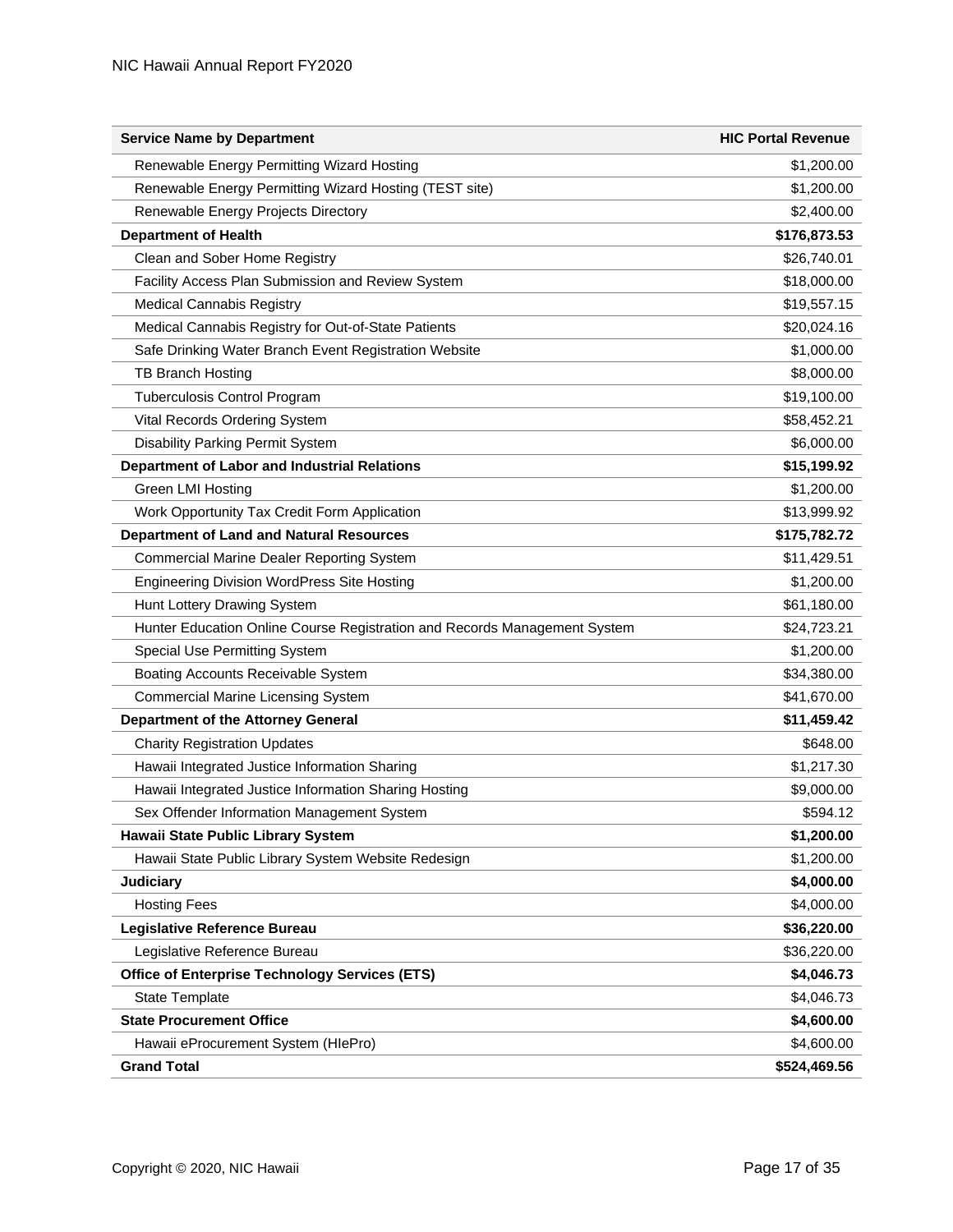### <span id="page-21-0"></span>**New Applications / Services Launched**

A total of 15 services were launched as new services or with major upgrades this year. Of these, 3 were implemented at no-cost, 2 were transaction-based funded, 9 time & materials projects, and 1 hybrid (combination of both transaction-based and time & materials funded).

Table 7: Count of New/Upgraded/Retired Services

| Category                          | Number |
|-----------------------------------|--------|
| New Applications / Services       |        |
| <b>Major Application Upgrades</b> |        |
| New Websites / Website Upgrades   |        |
| <b>Retired Services</b>           |        |

#### **#1: Hawaii Awards & Notices Data System (HANDS) Small Business Phase II**

Department of Accounting and General Services – State Procurement Office

- Description: Added improved information and search functionality, renewal process implementation and dashboards for users and approved system administrators
- URL: [hands.ehawaii.gov/hands/smallbusiness](https://hands.ehawaii.gov/hands/smallbusiness)
- Funding Model:Transaction Funded
- Launch Date: 07/15/2019

#### **#2: Medical Cannabis Registry**

Department of Health - Harm Reduction Services Branch (HRSB) Description: Allows patients to apply for the desired registration period, based on doctor approval and meeting the conditions stated by DOH with the capacity for in-state patients to apply for either 1 or 2 year registrations in the Medical Cannabis Registry

- URL: [medmj.ehawaii.gov/medmj](https://medmj.ehawaii.gov/medmj/welcome)
- Funding Model: Time and Materials
- Launch Date: 07/18/2019

#### **#3: Inspections and Permitting System**

Department of Labor and Industrial Relations – Hawaii Occupational Safety and Health Division

- Description: The addition of the Temporary Construction Module allows elevator contractors the ability to submit online requests to use a designated elevator to haul equipment and tools to other floors during construction of the building.
- URL: [hiosh.ehawaii.gov/](https://hiosh.ehawaii.gov/)
- Funding Model: Hybrid
- Launch Date: 09/09/2019

#### **#4: CXsuite**

NIC Hawaii

• Description: CXsuite gathers customer feedback and displays the feedback data in a dashboard. In addition to reporting functionality it also can interact with the end user, answer questions, record speech to text, and generate emails from voicemails.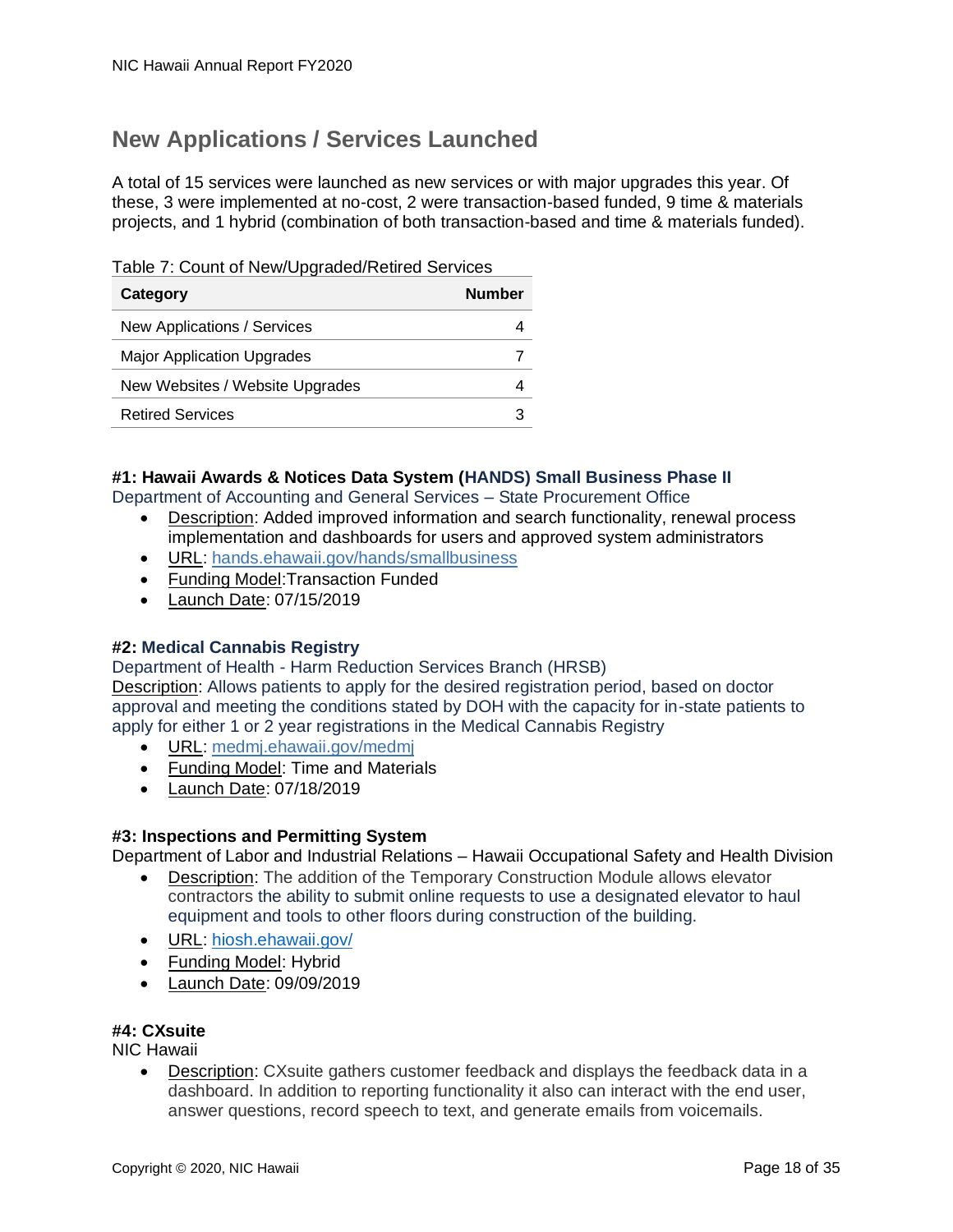- URL: [cxsuite.ehawaii.gov/](https://cxsuite.ehawaii.gov/)
- Funding Model: No Cost
- Launch Date: 10/03/2019

#### **#5: eBench Warrants**

Hawaii State Judiciary

- Description: Inclusion of civil warrants that can be viewed, printed, and served/recalled electronically. Civil warrants is the third warrant type to be offered via eBW, in addition to traffic and criminal warrants.
- URL: Private URL
- Funding Model: No Cost
- Launch Date: 10/07/2019

#### **#6: Commercial Marine Dealer Purchase Reporting System**

DLNR - Division of Aquatic Resources

- Description: Effective in January 2018, the revised Hawaii Administrative Rule (HAR) [Chapter 13-74](https://dlnr.hawaii.gov/dar/files/2014/04/ch74.pdf) established the requirement for Commercial Marine Dealers to report all marine life obtained, purchased, transferred, exchanged, or sold during a weekly reporting period. The purpose of the project is to establish an online reporting system for commercial marine dealers to report marine life purchased from licensed fishermen on a weekly basis.
- URL: [dlnr.ehawaii.gov/odr](https://test-dlnr.ehawaii.gov/odr/#/login)
- Funding Model: Time and Materials
- Launch Date: 10/09/2019

#### **#7: Legislative Document Access**

City & County of Honolulu

- Description: This records collection site allows public users and city employees to access legislative documents pertaining to the City & County of Honolulu. The Admin component provides access to measure management and related legislative documents.
- URL: <https://hnldoc.ehawaii.gov/hnldoc/>
- Funding Model: Time and Materials
- Launch Date: 12/10/2019

#### **#8: Go Hunt Hawaii**

DLNR - Division of Forestry and Wildlife (DOFAW)

- Description: The existing Hunt Application service was redesigned and integrated with [Go Hunt Hawaii](https://gohunthawaii.ehawaii.gov/public/welcome.html) allowing hunters to apply for hunt, sign up for hunter education classes and order a replacement certification card all within one website.
- URL: <https://gohunthawaii.ehawaii.gov/public/hunts>
- Funding Model: Time and Materials
- Launch Date: 03/17/2020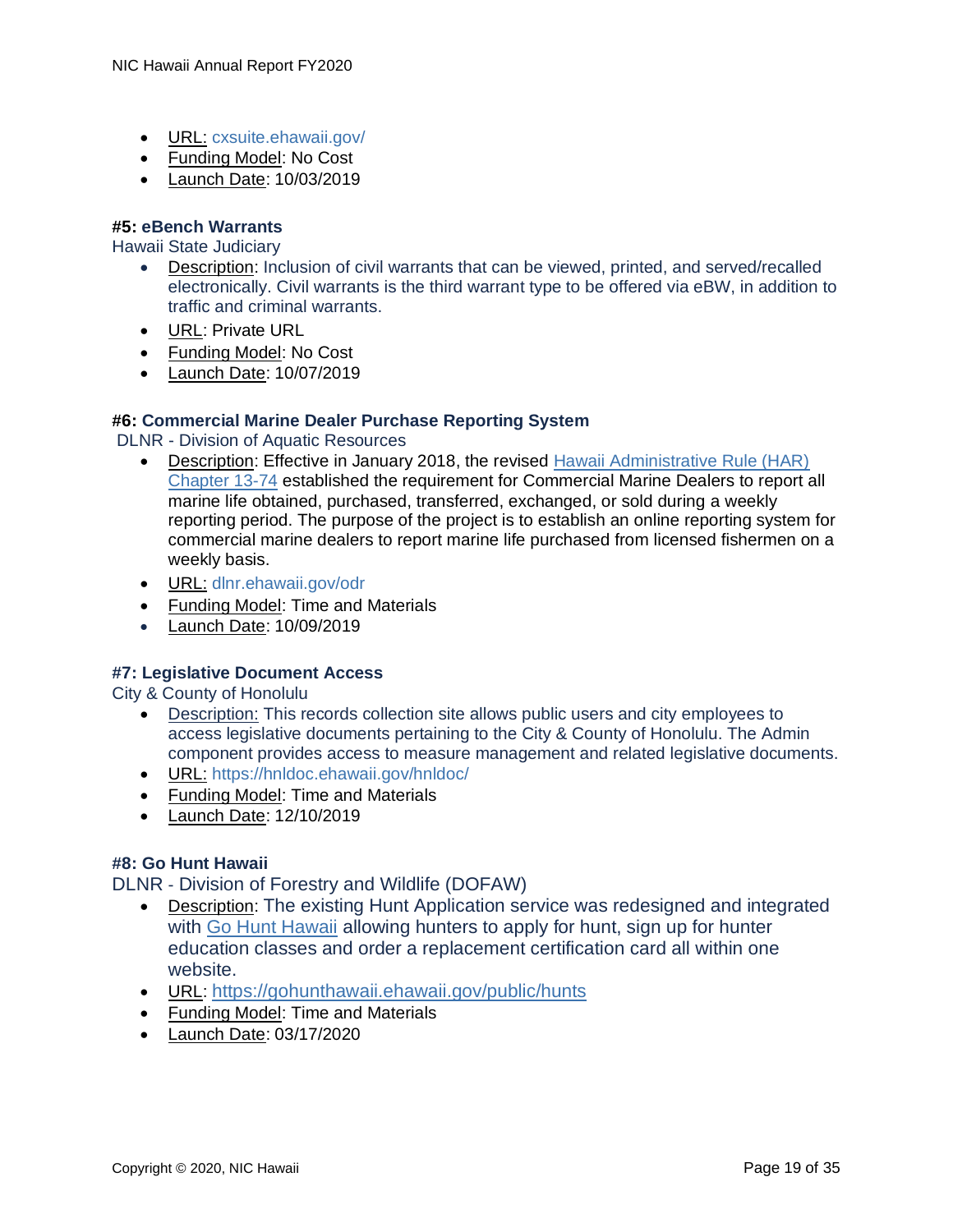#### **#9: MyPVL**

Dept of Commerce and Consumer Affairs (DCCA) - Professional & Vocational Licensing Division (PVL)

- Description: With the recent COVID-19 Stay-at-Home proclamation and closure of State of Hawaii offices, walk-in services are unavailable at this time. Most new licensing applications could only be accepted by mail. Applicants can submit their completed application, required documentation, and payment online through MyPVL, from the comfort and safety of their home without going to the post office. Staff will be able to process the paperless application electronically.
- URL: [pvl.ehawaii.gov/mypvl](http://pvl.ehawaii.gov/mypvl)
- Funding Model: Transaction Funded
- Launch Date: 04/27/2020

#### **#10: Liquor Licenses and Permits**

County of Hawaii – Department of Liquor Control

- Description: This enhancement includes updates to the renewals module such as reversing approvals, pre-populating applications, providing a principals report, addition of a new business structure as well as a secondary contact field set, and additional notifications. In addition to the enhancements, accommodated the agency's COVID19 related request of deferring payments for renewing licensees.
- URL: [liquorpermits.ehawaii.gov/](https://liquorpermits.ehawaii.gov/)
- Funding Model: Time and Materials
- Launch Date: 05/18/2020

#### **#11: Access Hawaii Committee Document Repository**

NIC Hawaii

- Description: Online repository of all NIC Hawaii SOWs, SLAs, and AHC related documents that can be searched and downloaded by public.
- URL: [ahcdocuments.ehawaii.gov/](https://ahcdocuments.ehawaii.gov/)
- Funding Model: No Cost
- Launch Date: 05/26/2020

#### <span id="page-23-0"></span>**New Websites / Major Website Updates**

Four (4) websites and/or major website updates were launched this year.

#### **#1: DBEDT Small Business Regulatory Review Board (SBRRB)**

Department of Business, Economic Development, and Tourism

- Description: The SBRRB is an eleven-member board comprised of small business owners and officers from across the State. Its main activities include reviewing and making recommendations to State and County agencies on any proposed new or amended administrative rules and responding to small business requests for assistance with administrative rules. The new website is an improved, revamped and user-friendly tool to assist Hawaii's business community. Highlights include: a new visual design, improved navigation, and online submissions for reviewing regulations.
- URL: [sbrrb.hawaii.gov](http://sbrrb.hawaii.gov/)
- Funding Model: Time & Materials
- Launch Date: 08/13/2019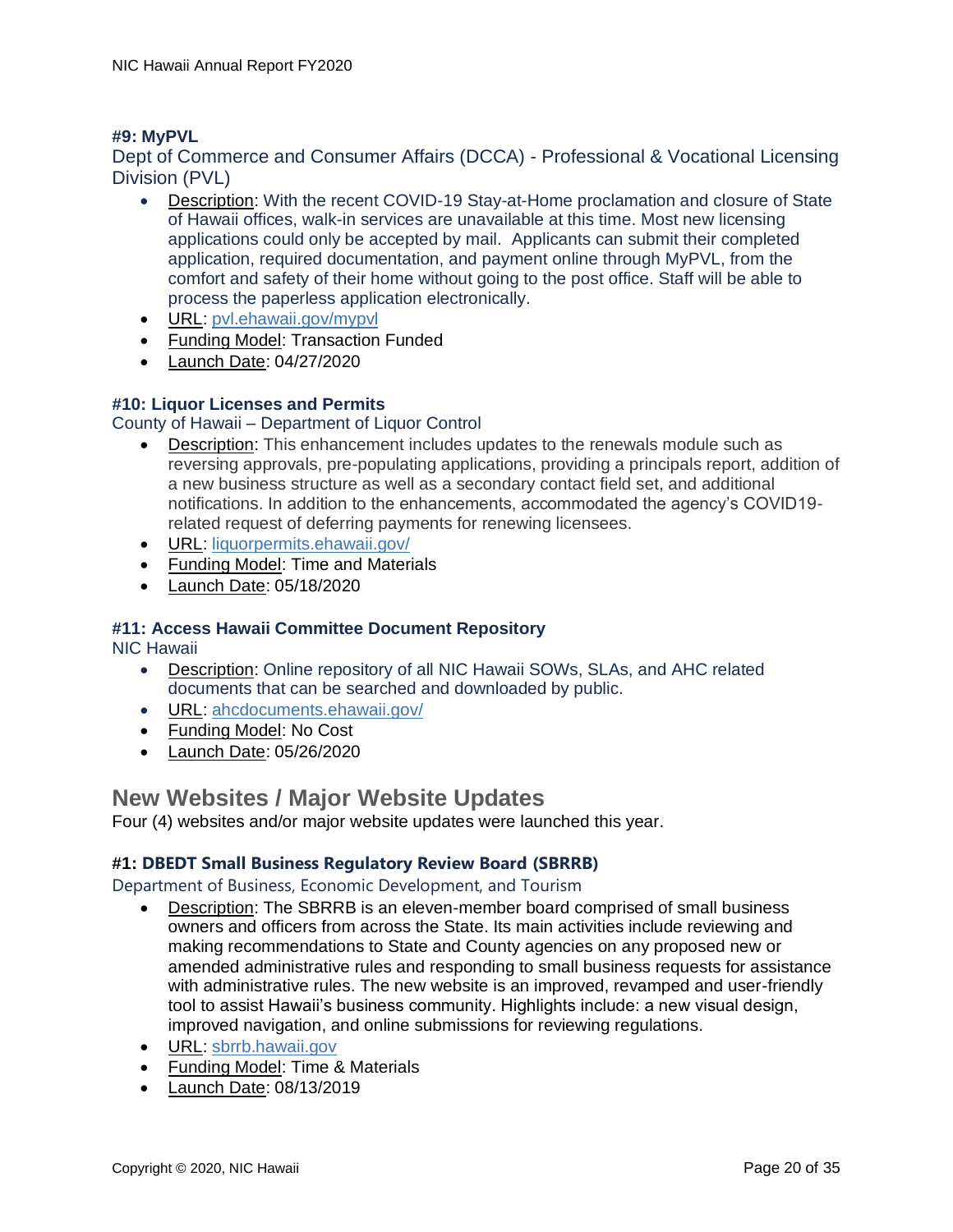#### **#2: Legislative Reference Bureau**

Legislative Reference Bureau

- Description: The Legislative Reference Bureau (LRB) is a nonpartisan legislative service agency that provides a wide variety of services to legislators, legislative committees, and members of the public. Site features include:
	- o A comprehensive listing of all LRB publications dating back to 1949
	- $\circ$  An improved Guide to Government to find agency contact info and descriptions for each agency
	- o A curated selection of daily news in iClips
- URL: [lrb.hawaii.gov/](https://lrb.hawaii.gov/)
- Funding Model: Time & Materials
- Launch Date: 12/19/2019

#### **#3: Public Access Room (PAR)**

Legislative Reference Bureau

- Description: PAR provides the public with information, facilities, and services to assist them as they engage and participate in the State legislative process. Site features include:
	- $\circ$  Find info about the current legislature (session calendar, deadlines, maps)
	- $\circ$  Sign up for the PAR newsletter
	- o Attend a workshop
	- o Read tips for engaging in the legislative process
- URL: [lrb.hawaii.gov/par](http://lrbhawaii.gov/par)
- Funding Model: Time & Materials
- Launch Date: 12/19/2019

#### **#4: BDSD Invest - Buy Hawaii, Give Aloha**

Department of Business, Economic Development, and Tourism – Business Development and Support Division (BDSD)

- Description: We know local shoppers want to support small businesses and find the best made-in-Hawaii products. That's why DBEDT and NIC Hawaii created Buy Hawaii, Give Aloha, a one-stop online resource that makes it easy for shoppers to find local brands, all in one place. If you're a Hawaii business owner, you can join for free — and it's free for their customers to use too.
- URL: [invest.hawaii.gov/buy-hawaii](https://invest.hawaii.gov/buy-hawaii)
- Funding Model: Time & Materials
- Launch Date: 06/06/2020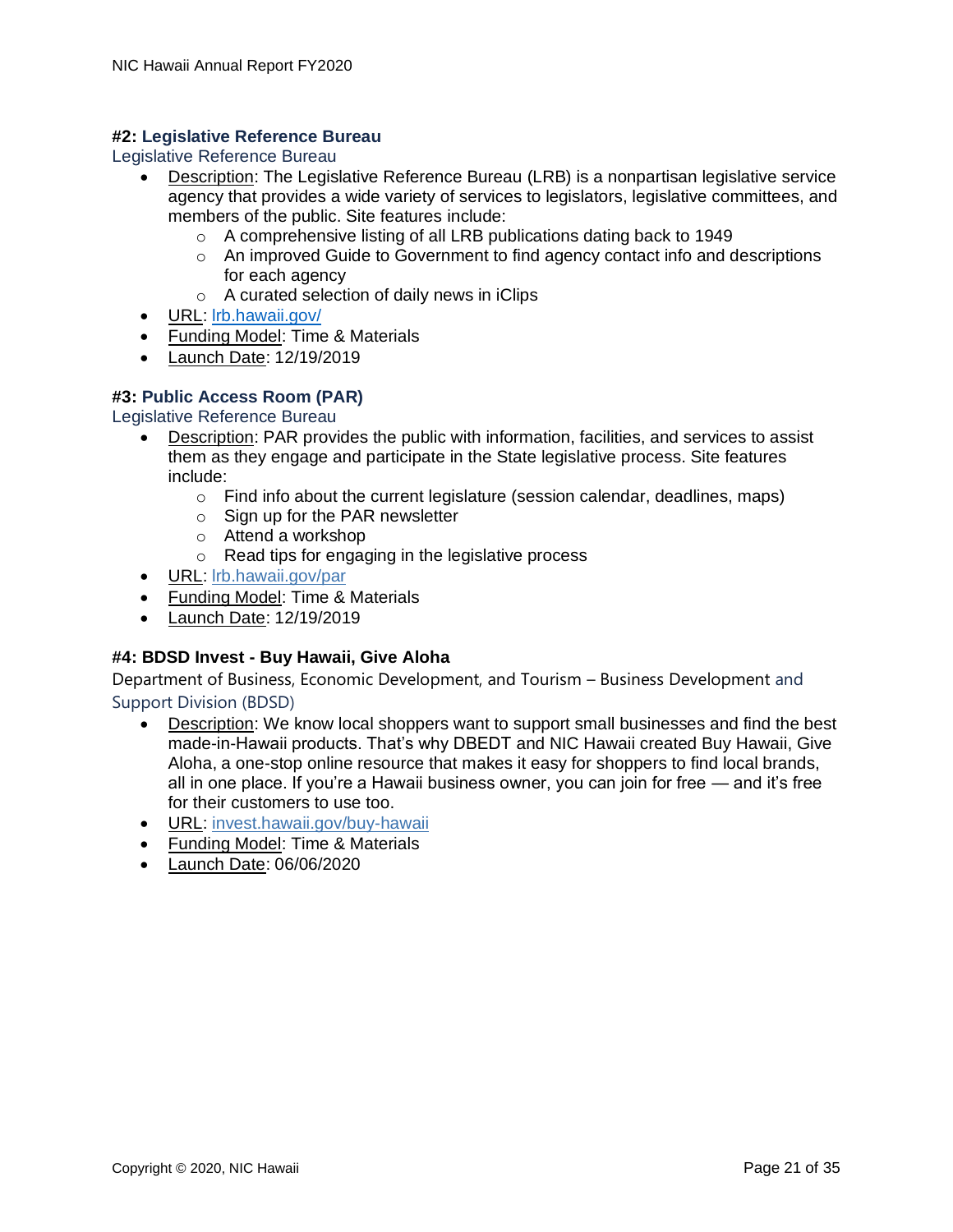### <span id="page-25-0"></span>**Retired Services**

The following three (3) services were retired from use during fiscal year FY2020:

Table 8: Retired Services

| <b>Service</b>                                                                                                                                | <b>Date Retired</b> |
|-----------------------------------------------------------------------------------------------------------------------------------------------|---------------------|
| DCCA HPEAP Online Transcript Ordering service<br>https://hpeap.ehawaii.gov                                                                    | August 15, 2019     |
| DCCA BREG Business Suite mobile application                                                                                                   | August 26, 2019     |
| DLIR Hawaii Unemployment Insurance (HUI) Express service and<br>Quarterly Wage Reports service<br>http://hui.ehawaii.gov/hui/app/welcome.html | December 31, 2019   |

DOTAX forms are no longer filed via the eFile service, dotax.ehawaii.gov/efile/user, as of August 28, 2019. However, the service is still available for users to view historical submissions.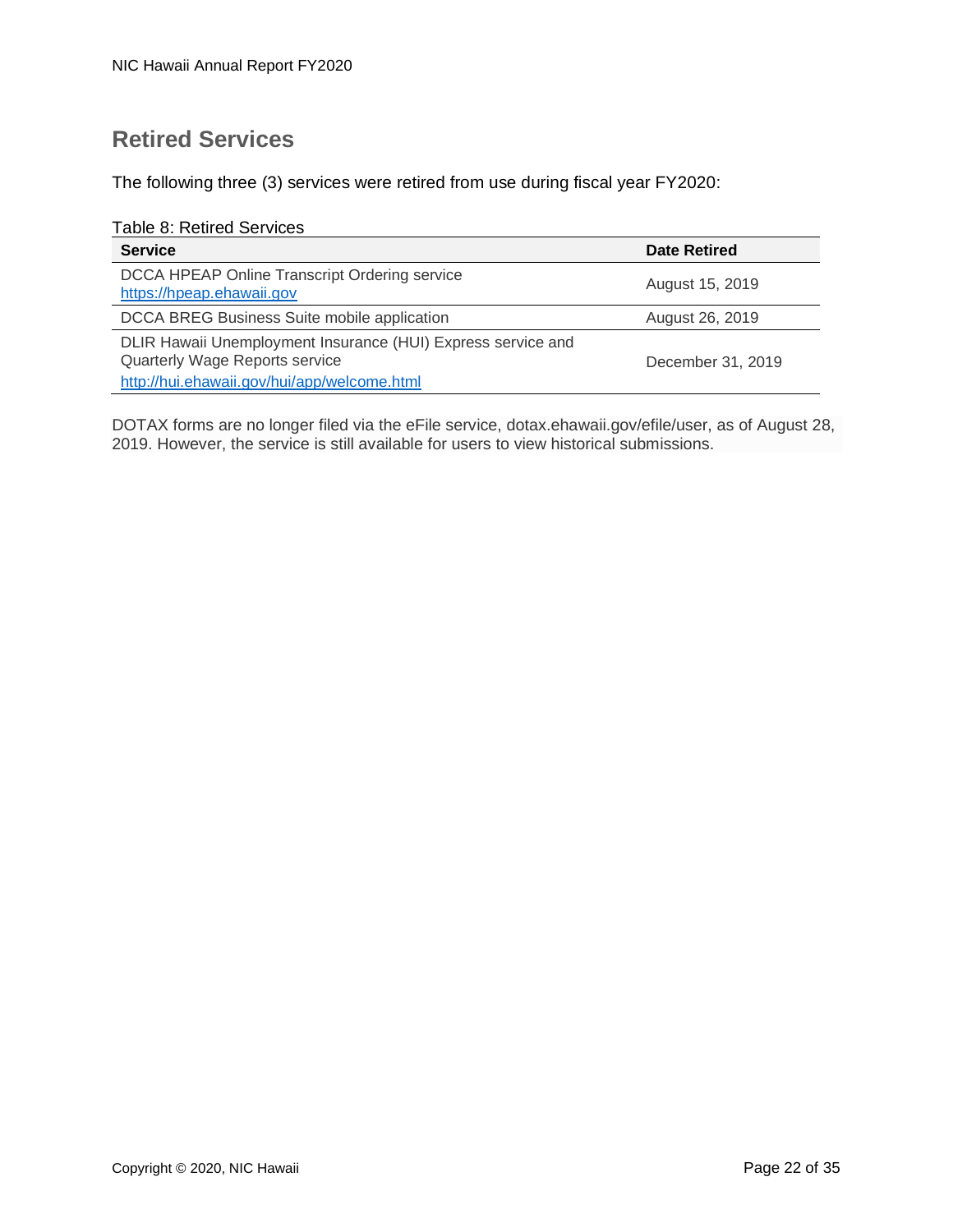### <span id="page-26-0"></span>**Portal Oversight**

The twentieth Hawaii State Legislature, in 2000 passed Act 292 establishing the Access Hawaii Committee (AHC) to oversee the State of Hawaii's internet portal activities.

Pursuant to Act 292, the AHC coordinates and provides oversight of the activities of NIC Hawaii and the departments and agencies that utilize the Portal. In addition to the AHC, the State Portal Program Manager functions as a vendor relationship manager to assist the AHC with its Legislative mandated duty of providing oversight of the portal provider. The responsibilities of the Portal Program Manager include:

- Track portal provider activities to ensure compliance with the terms and conditions of the portal provider contract;
- Review Portal Contractor's financial reports:
- Evaluate new Statements of Work, fee agreements, priorities, and Service Level Agreements under negotiation between government agencies and the portal provider and present findings and recommendations to the Access Hawaii Committee;
- Review and report on enhancements and maintenance proposed to existing portal applications and services; provide recommendations to Access Hawaii Committee regarding any need for a new Statement of Work;
- Work with the portal provider to create and analyze an annual survey of government agencies and end users utilizing the State Portal to determine if portal provider's services are satisfactory; and present findings and recommendations based on the survey results to the Access Hawaii Committee.
- Assist in prioritizing self-funded applications in the development queue;
- Organize, support, document, and facilitate Access Hawaii Committee meetings, to include abiding by Sunshine Law (Hawaii's open meetings law, part I of chapter 92, HRS);
- Ensure that State standards for all applications and services are adhered to by portal provider;
- Collaborate with portal provider to develop best practices documents on Internet presentation and consistency, data exchange, and cyber security;
- Coordinate and conduct studies of portal direction and services related to changes in the portal technology lifecycle.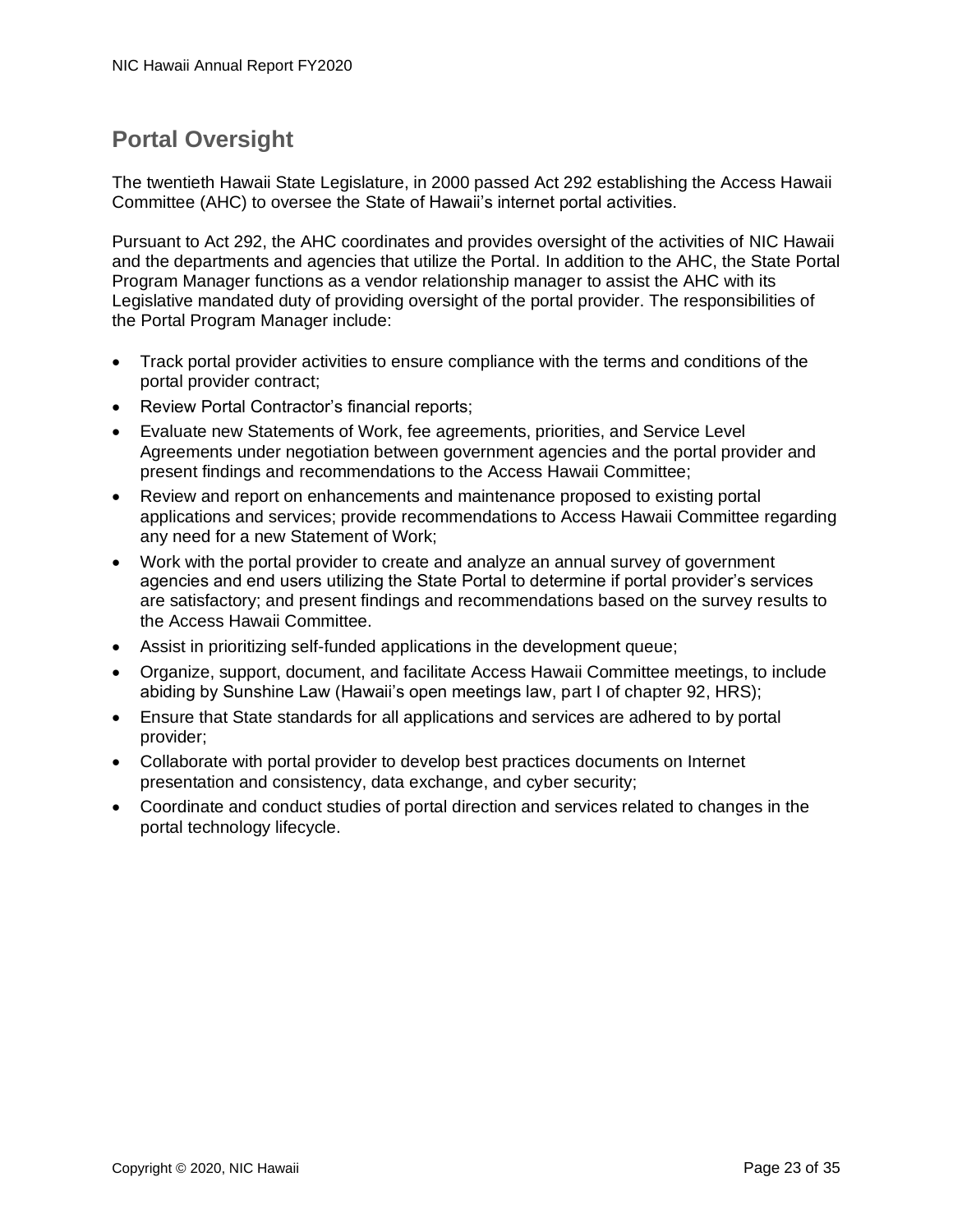### <span id="page-27-0"></span>**Looking Forward**

As the eHawaii.gov program continues our partnership with the State and Counties of Hawaii, we acknowledge and accept the responsibility of working with the Access Hawaii Committee to improve the delivery of digital government services.

We continue to initiate, implement, and contribute to the steady progress towards streamlined and positive government interactions. The COVID-19 impact on our community requires greater communication and collaboration to reinvent how government services can be delivered via safe, consistent, and efficient channels. Our commitment to the partnership and the growth of broader areas of innovation will leverage the many conversations that our national presence as an NIC office provides.

We look forward to continuing the success of the eHawaii.gov program.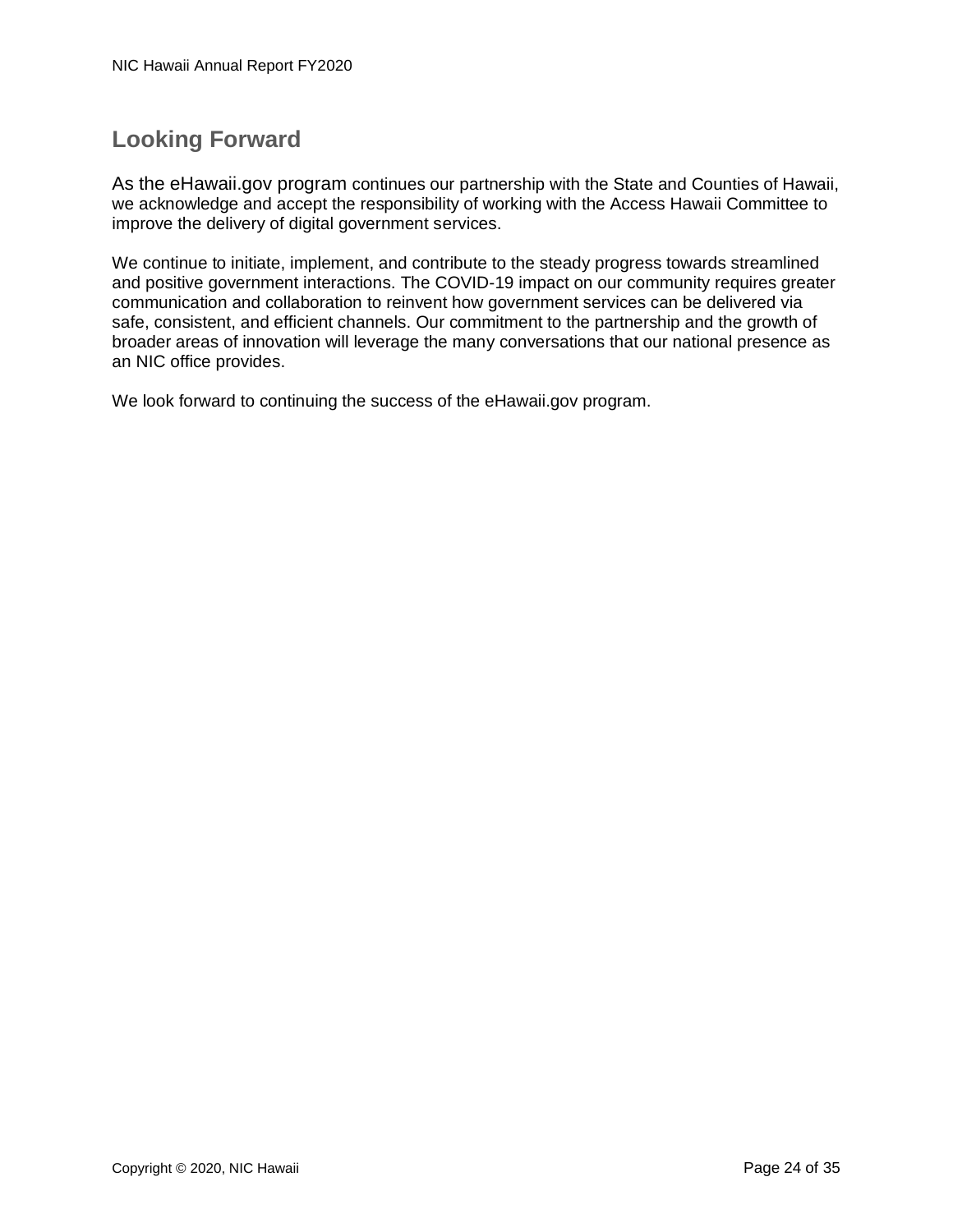### <span id="page-28-0"></span>**Contact Information**

#### **Hawaii Information Consortium, LLC dba NIC Hawaii**

201 Merchant Street, Suite 1805 Honolulu, HI 96813 (808) 695-4620 <https://nichawaii.egov.com/>

**Burt Ramos**, General Manager [bramos@egov.com](mailto:Bramos@egov.com) (808) 695-4616

**Janet Pick**, Director of Portal Operations [jpick@egov.com](mailto:jpick@egov.com) (808) 695-4625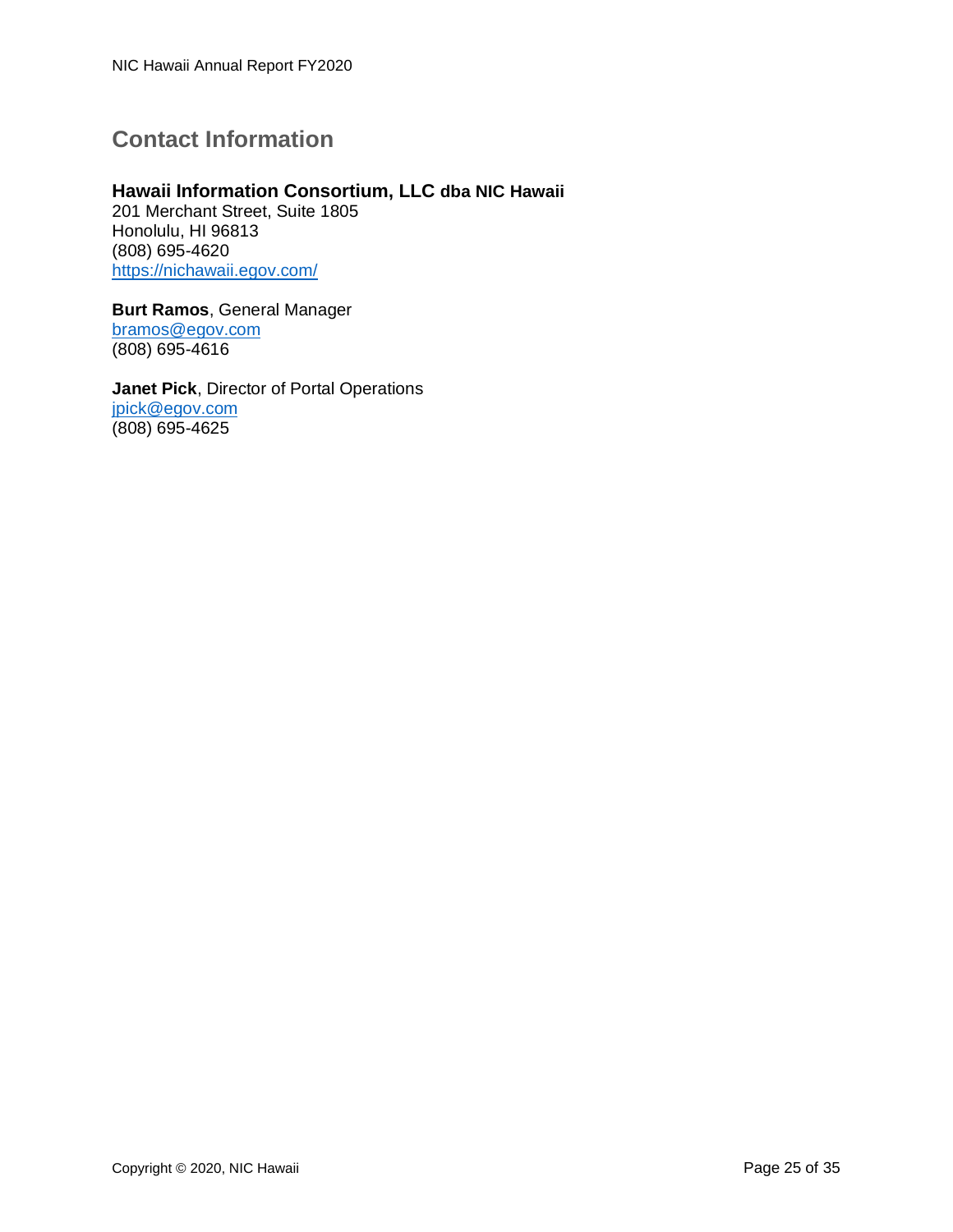### <span id="page-29-0"></span>**Appendix A: Customer Service Statistics**

### **Overview**

Our customer service team supports all portal services as well as miscellaneous calls received about the State of Hawaii. The following are statistics from FY2020:

- NIC Hawaii provided 6,000+ labor hours via a 3-person customer service team
- There were 71,956 total interactions (phone calls, online chats, emails, application feedback – a 4% decrease over FY2019)
- Average of 6,000 interactions each month, which equals approximately 500 interactions per week per customer service team member
- Total phone call inquiries: 26,341 (36.7%)
- Nine out of every 10 inquiries are resolved on the first contact (92% First Contact Resolution rate)
- One of our primary customer service goals is to respond to emailed inquiries within one business day. Over the past year, the average first response time was within 14 hr 5 min.

### Total Interactions by Channel

Below is a table showing the total number of customer service interactions (phone calls, chats, and emails) from July 1, 2019 to June 30, 2020 with count and percentage breakdown by interaction type.

| <b>Interaction Type</b> | <b>Number</b> | <b>Percentage</b> |
|-------------------------|---------------|-------------------|
| Calls                   | 26,431        | 36.7%             |
| Chats                   | 22,616        | 31.4%             |
| Emails                  | 22,655        | 31.5%             |
| App Feedback            | 254           | 0.4%              |
| Total                   | 71,956        | 100%              |

### Top 10 Customer Service Inquiries

The below table and chart show that 78% of our customer service inquiries span ten services.

| <b>Service</b>                            | <b>Percent</b> |
|-------------------------------------------|----------------|
| <b>Vital Records</b>                      | 21%            |
| Professional Vocational<br>Licenses (PVL) | 13%            |
| Login Questions                           | 9%             |
| Hawaii Compliance Express (HCE)           | 8%             |
| <b>State Camping</b>                      |                |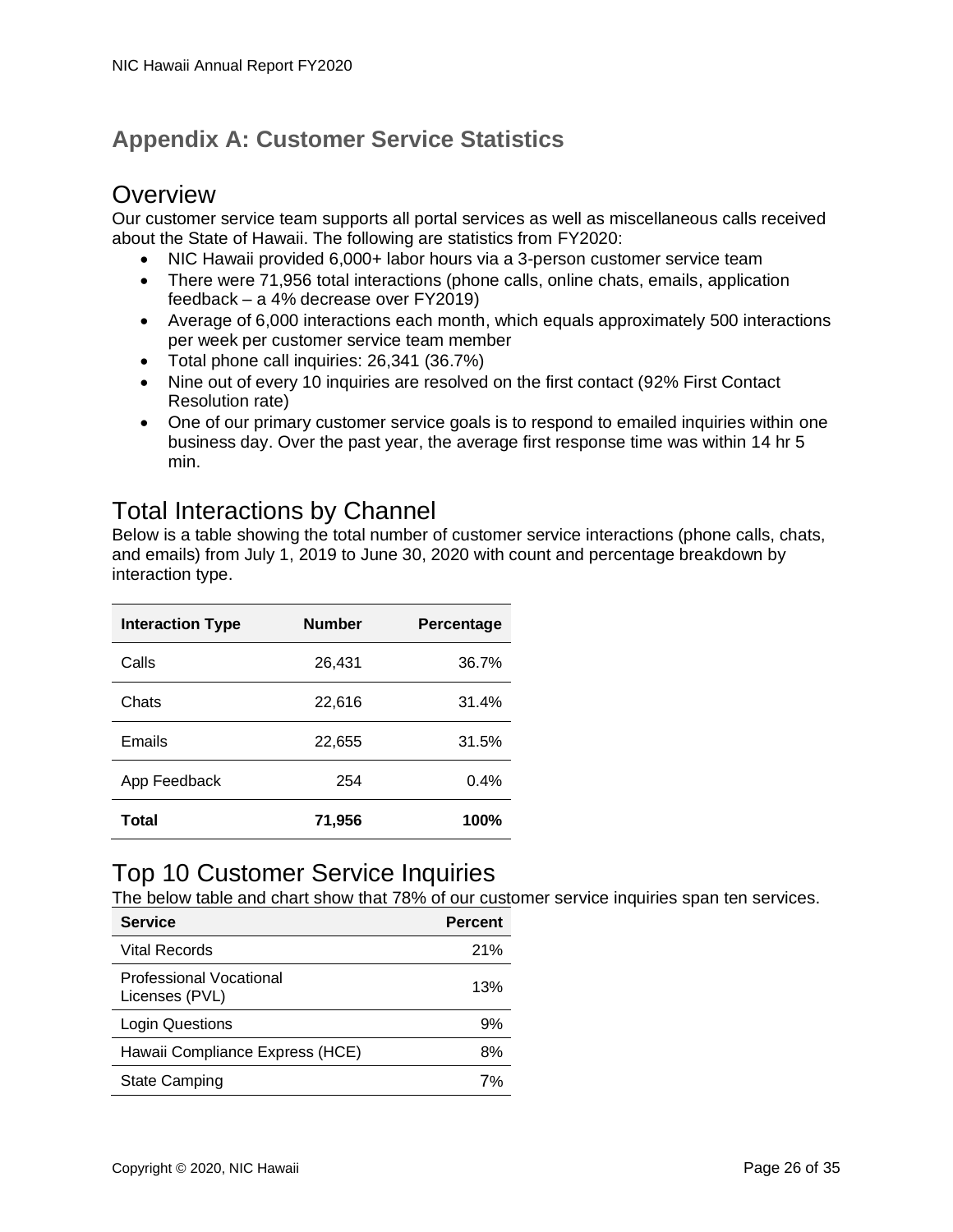| <b>Service</b>                                    | <b>Percent</b> |
|---------------------------------------------------|----------------|
| Medical Cannabis Registry                         | 7%             |
| Miscellaneous NIC Hawaii Items                    | .5%            |
| Non-NIC Hawaii Items                              | 3%             |
| Electronic Marriage Registration System<br>(EMRS) | 3%             |
| Hawaii Unemployment Insurance (HUI)               | 3%             |
| Other                                             | 21%            |
| Total                                             | 100%           |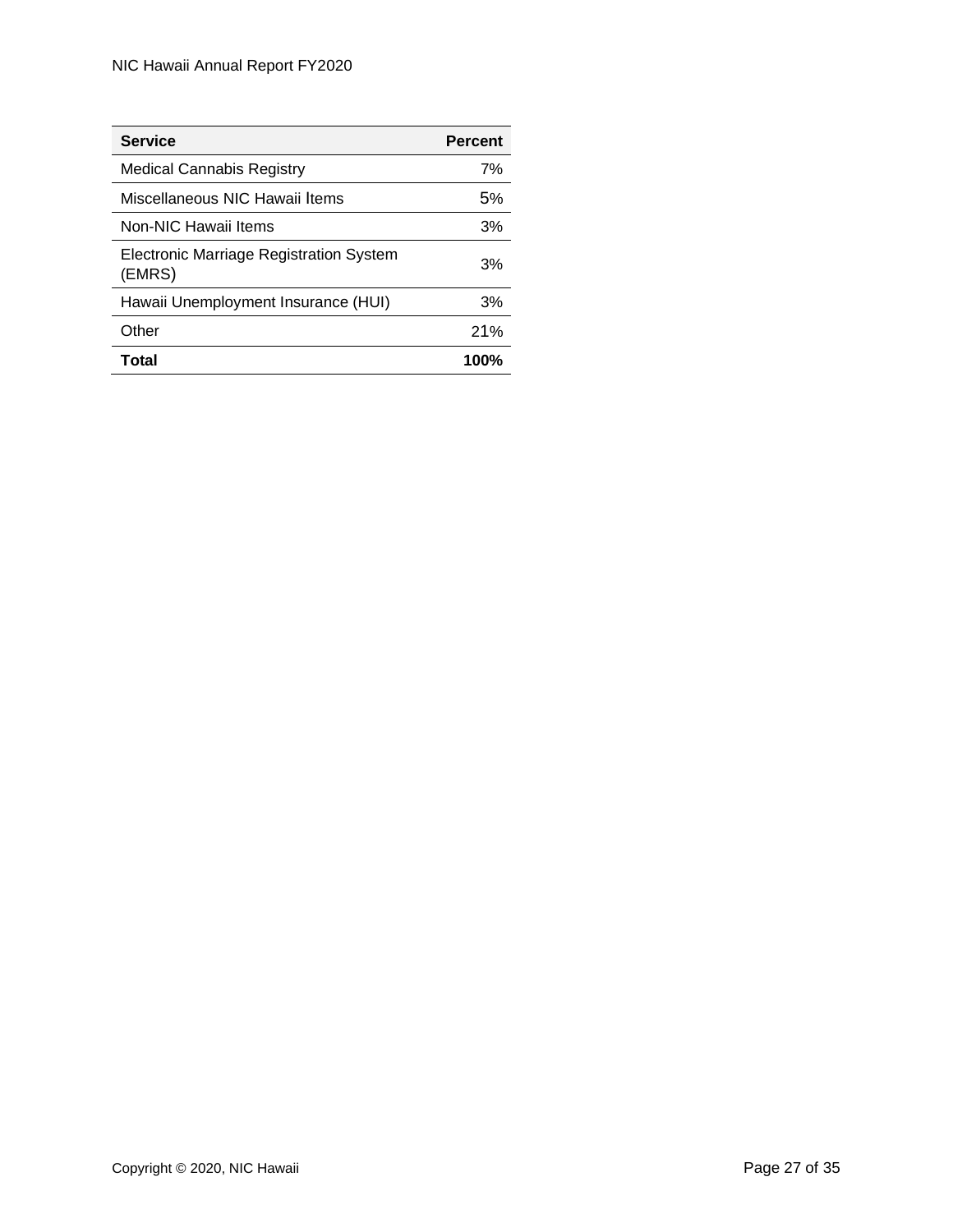### Customer Experience Feedback

CXsuite is a real time feedback platform and was launched to production in October 2019. It allows NIC Hawaii and agency partners to better collect, evaluate, and act on comments, questions, and suggestions from Hawaii's citizens and businesses. There was a significant increase in the amount of feedback submitted in FY2020 due to strategically aligning the feedback to be triggered during the customer experience of key services.

- 12,510 feedback submissions received in FY2020, up from 1,249 in FY2019.
- 5,455 comments received in FY2020, up from from 667 in FY2019.
- Of the 12,510 visitors who provided feedback 88.39% reported they had a positive experience.
- A total of 5.59% reported they had a negative experience.
- The device, browser and operating systems used by customers who submitted feedback are shown below:

Device Breakdown

- Computer 90%
- Mobile Phone 6%
- Tablet 1%
- Other/Unknown 3%

Browser Breakdown

- Chrome 55%
- Safari 20%
- Edge 11%
- Firefox 11%
- Other 3%

#### Operating System Breakdown

- Win10 52%
- Mac0S 19%
- MaOSX 8%
- Win7 7%
- $\bullet$  IOS 5%
- Other 9%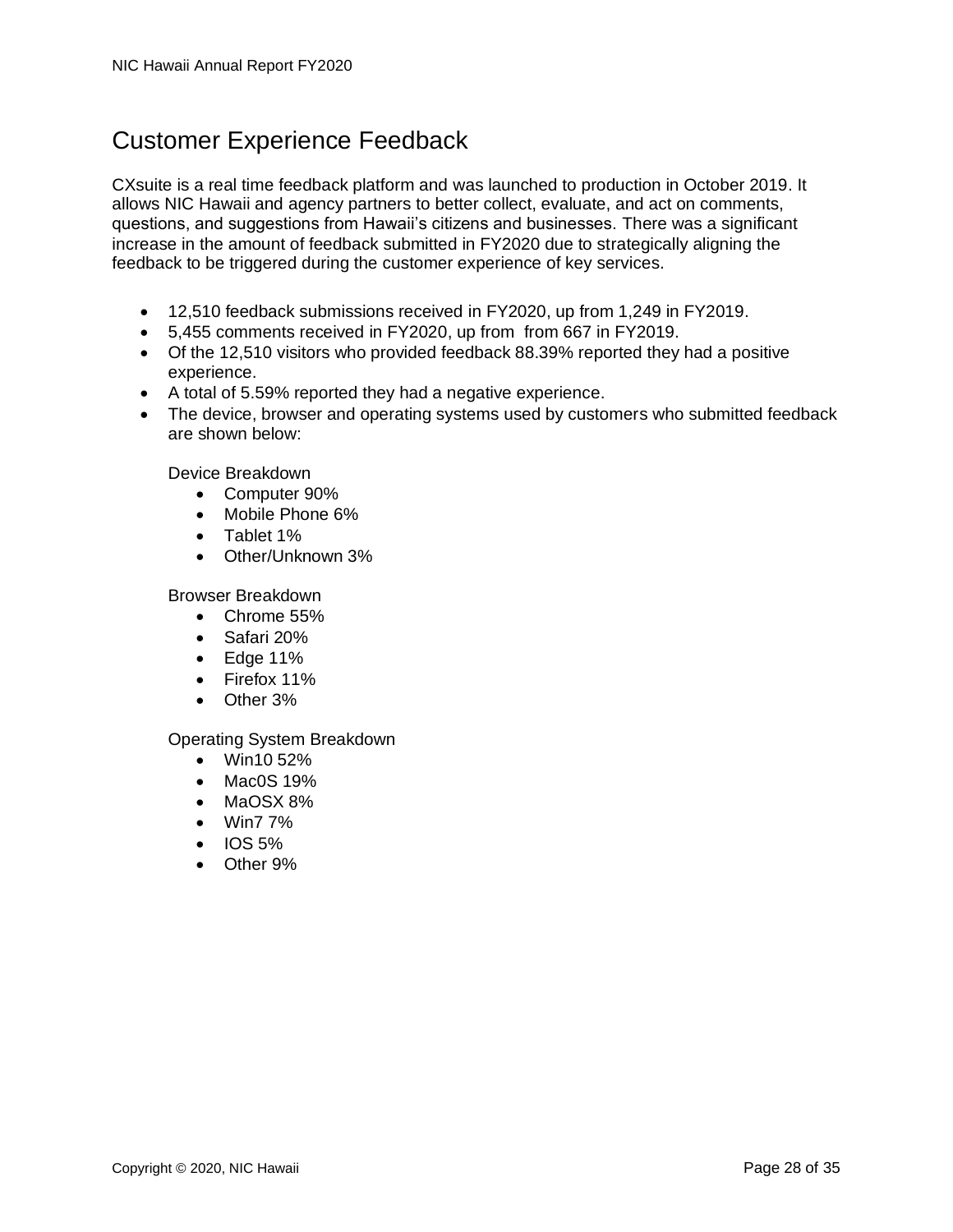### <span id="page-32-0"></span>**Appendix B: Marketing and Outreach**

NIC Hawaii uses social media (Twitter, Facebook, Instagram) to promote new services and highlight awards and other portal activity.

### Portal Notifications

NIC Hawaii sends postcards, reminders, alerts and other notices on behalf of many of the agencies. These include U.S. postal mail, email, and automated email and text messages via the eHawaii.gov Notification Service. The table below lists some of the notifications sent to portal users.

| Agency           | <b>Service Name</b>                                                                                                                        | Description                                                                                                                                                                 | Message<br>Type(s)     |
|------------------|--------------------------------------------------------------------------------------------------------------------------------------------|-----------------------------------------------------------------------------------------------------------------------------------------------------------------------------|------------------------|
| County of Kauai  | <b>Real Property Tax</b><br>Payments<br>(payments.ehawaii.gov/pr<br>opertytax/kauai)                                                       | Email notice to County of Kauai<br>property owners to pay property<br>tax bill                                                                                              | Email                  |
| <b>DCCA BREG</b> | <b>MyBusiness Alerts</b><br>(alertme.ehawaii.gov / http<br>s://hbe.ehawaii.gov/docum<br>ents/notifyLogin)                                  | Near real-time business activity<br>monitoring alerts of business<br>registration filings and reminders<br>to file your annual business<br>report                           | Email, Text<br>Message |
| <b>DCCA BREG</b> | <b>Annual Business Filings</b><br>(hbe.ehawaii.gov/annuals)<br>Can also subscribe<br>at: https://hbe.ehawaii.gov<br>/documents/notifyLogin | Reminder to file your annual<br>business report - sent 1 month<br>prior to renewal, start of renewal<br>quarter, and if needed, 2 weeks<br>prior to end of renewing quarter | Email, Text<br>Message |
| <b>DCCA BREG</b> | <b>Annual Business Filings</b><br>(hbe.ehawaii.gov/annuals)                                                                                | Postcard reminder to file your<br>annual business report                                                                                                                    | Postcard               |
| <b>DCCA BREG</b> | Trade<br>Name/Trademark/Service<br><b>Mark Reminders</b><br><b>Subscribe</b><br>at https://hbe.ehawaii.gov/<br>documents/notifyLogin       | Reminder to file your TN/TM/SM<br>renewal sent 180, 90, and 30<br>days prior to expiration                                                                                  | Email, Text<br>Message |
| <b>DCCA INS</b>  | Hawaii Insurance License<br>Renewals<br>(www.ehawaii.gov/insrene<br><u>w)</u>                                                              | Email reminder to renew your<br>Hawaii insurance license                                                                                                                    | Email                  |
| <b>DCCA INS</b>  | Hawaii Insurance License<br><b>Renewals</b>                                                                                                | Postcard reminder to renew your<br>Hawaii insurance license                                                                                                                 | Postcard               |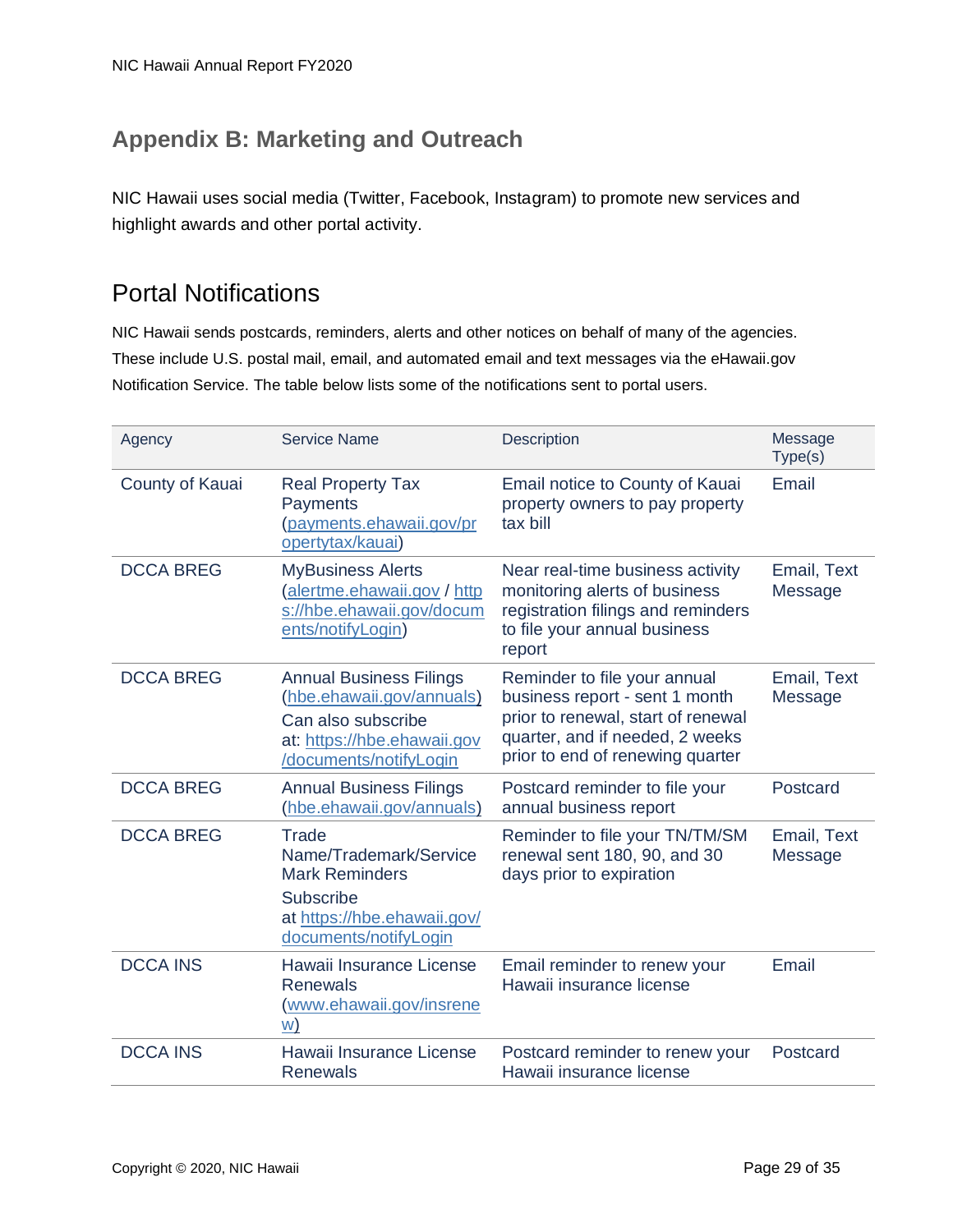| Agency                              | <b>Service Name</b>                                                                               | Description                                                                                         | Message<br>Type(s)     |
|-------------------------------------|---------------------------------------------------------------------------------------------------|-----------------------------------------------------------------------------------------------------|------------------------|
|                                     | (www.ehawaii.gov/insrene<br>W)                                                                    |                                                                                                     |                        |
| <b>DCCA PVL</b>                     | <b>PVL License Renewals</b><br>(pvl.ehawaii.gov/renewals)                                         | Email reminder to renew your<br>professional vocational license                                     | Email                  |
| <b>DCCA PVL</b>                     | <b>PVL License Renewals</b><br>(pvl.ehawaii.gov/renewals)                                         | Postcard reminder to renew your<br>professional vocational license                                  | Postcard               |
| <b>DOH HRS</b>                      | <b>Medical Cannabis</b><br>Registry<br>(medmj.ehawaii.gov)                                        | Email reminder to renew your<br>Hawaii Medical Cannabis<br>registration                             | Email                  |
| <b>DPS NED</b>                      | <b>Controlled Substances</b><br><b>Registration System</b><br>(ned.ehawaii.gov)                   | Notice regarding change in<br>registration fees for prescribers<br>of narcotics                     | Email                  |
| <b>SPO</b>                          | Hawaii Awards and<br><b>Notices Data System</b><br>(hands.ehawaii.gov)                            | Email announcements to all<br>users or to users within a<br>particular department                   | Email                  |
| <b>SPO</b>                          | <b>HlePro</b><br>(hiepro.ehawaii.gov)                                                             | Payment reminders, solicitation<br>notifications, and other vendor &<br>buyer related notifications | Email                  |
| <b>SPO</b>                          | <b>Surplus Auction Service</b><br>(sposurplusauction.ehawai<br>i.gov)                             | Notice announcing upcoming<br>auction                                                               | Email                  |
| <b>State of Hawaii</b>              | <b>RSS Alerts</b><br>(login.ehawaii.gov/lala/rem<br>inder)                                        | Alert of State of Hawaii<br>government news                                                         | Email, Text<br>Message |
| <b>DLNR Land</b><br><b>Division</b> | Wiki Permits for Wedding<br>Permits on the Beach<br>(https://wikipermits.ehawai<br>i.gov/permits) | Email reminder to vendors 30<br>days prior to insurance expiration<br>date                          | Email                  |

### Press Releases (7)

| <b>Title</b>                                                                                            | URL             | Release Date |
|---------------------------------------------------------------------------------------------------------|-----------------|--------------|
| Hawaii Business Express wins Outstanding<br><b>Website Award</b>                                        | m.hi.gov/31b    | 09/10/19     |
| Hawaii's One-Stop Solution for Professional Licensees Wins<br>State Government Project Experience Award | m.hi.gov/31c    | 09/25/19     |
| Hawaii Information Consortium Website<br>Wins Silver W3 Award                                           | m.hi.gov/w32019 | 10/08/19     |
| Hawaii MyPVL Service Now Accepting<br><b>Address Change Requests</b>                                    | m.hi.gov/312    | 11/08/19     |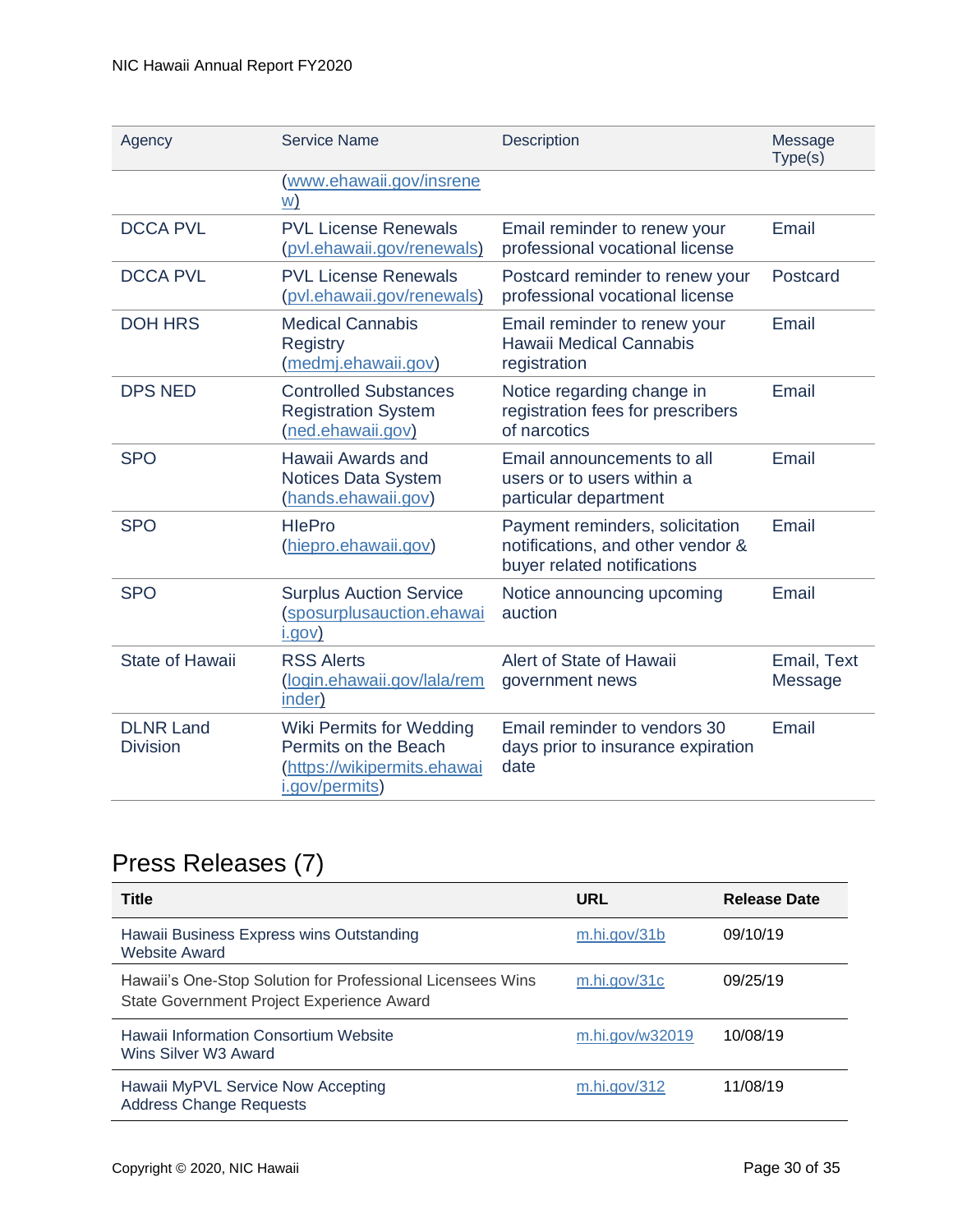| <b>Title</b>                                                                      | URL          | <b>Release Date</b> |
|-----------------------------------------------------------------------------------|--------------|---------------------|
| Lanai Hunting Applications Now Available<br>on Go Hunt Hawaii                     | m.hi.gov/313 | 03/23/20            |
| <b>State Calendar Allows Posting</b><br>of Emergency or Continued Meeting Notices | m.hi.gov/314 | 05/29/20            |
| Hawaii MyPVL Service Now Accepting Online Licensing<br>Applications               | m.hi.gov/315 | 06/02/20            |

### Awards (4)

We chose to freeze award submissions in in March 2020 due to high priority partner efforts resulting from COVID-19.

| Award                      | <b>URL</b>                                    | <b>Agency / Service</b>                                     | Category                                                                                    | <b>Award Date</b> |
|----------------------------|-----------------------------------------------|-------------------------------------------------------------|---------------------------------------------------------------------------------------------|-------------------|
| Web Award                  | webaward.org                                  | <b>Hawaii Business</b><br><b>Express</b>                    | <b>Outstanding Website</b>                                                                  | 09/04/19          |
| Gov<br>Experience<br>Award | govtech.com/cdg/g<br>overnment-<br>experience | MyPVL: One-Stop-<br>Solution for Professional<br>Licensees  | <b>State Government</b><br>Experience                                                       | 09/18/19          |
| W <sub>3</sub> Award       | w3award.com                                   | Hawaii Information<br>Consortium Website<br>Redesign        | <b>General Website</b><br>Categories-Computer /<br><b>IT for Websites - Silver</b><br>Award | 10/01/19          |
| Davey Wards                | daveyawards.com                               | Hawaii Information<br><b>Consortium Website</b><br>Redesign | Silver                                                                                      | 10/29/19          |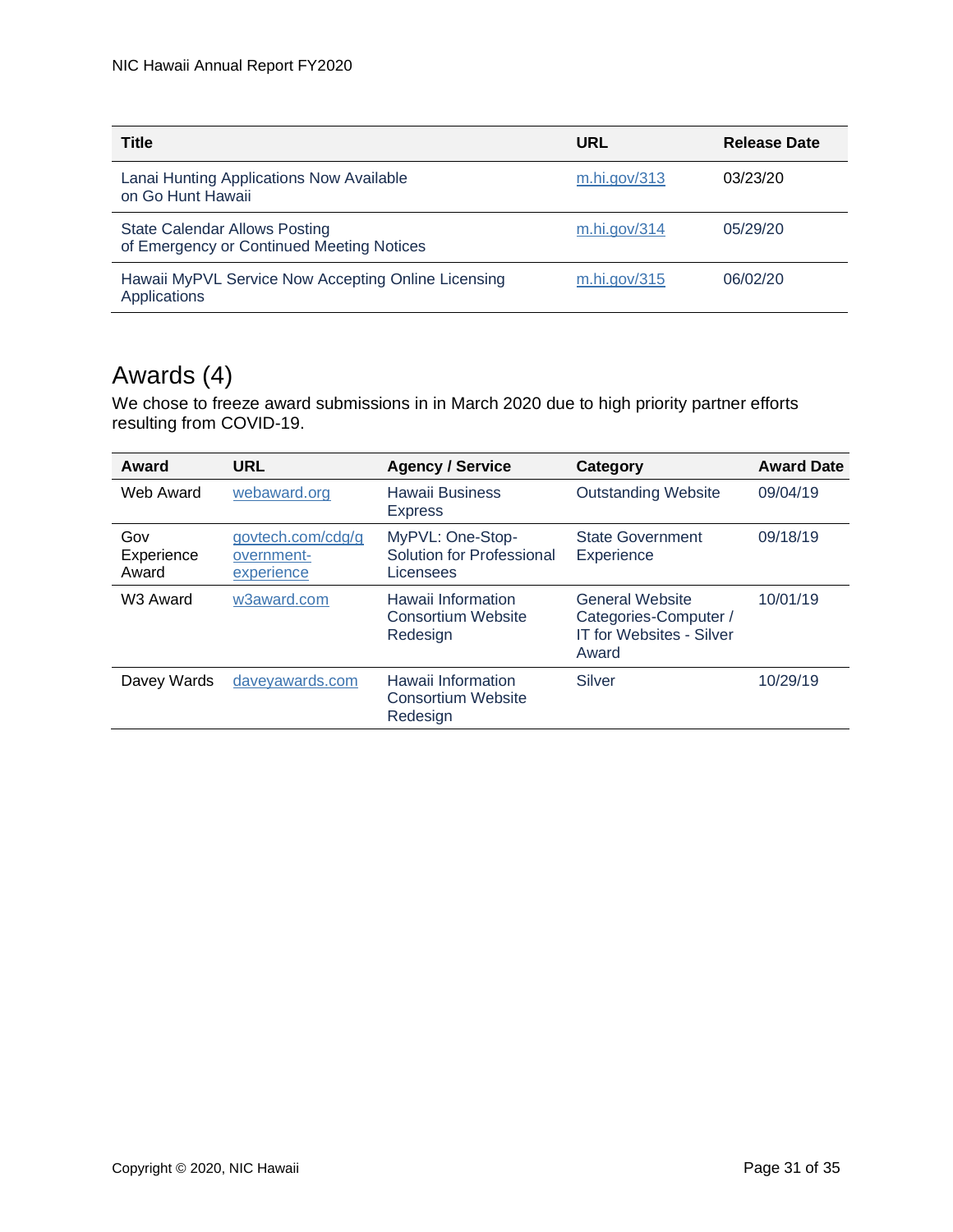### <span id="page-35-0"></span>**Appendix C: Web Analytics**

These are the FY2020 web traffic statistics from the portal website, [ehawaii.gov,](http://ehawaii.gov/) and the many [ehawaii.gov](http://ehawaii.gov/) services created under the State of Hawaii portal contract.

- Visitor Sessions in FY2020: 12,990,579
- Average Visit Duration: 4 minutes and 29 seconds

#### **Table C-1: [eHawaii.gov](http://ehawaii.gov/) Portal and Services Usage by Browser**

| Browser           | <b>Percent Usage</b> |
|-------------------|----------------------|
| Mobile Safari     | 656,234              |
| Chrome            | 605,835              |
| Chrome Mobile     | 270,818              |
| Safari            | 191,694              |
| Internet Explorer | 130,314              |
| Firefox           | 78,664               |
| Microsoft Edge    | 78,520               |
| Samsung Browser   | 43,588               |
| Chrome Mobile IOS | 41,584               |
| Other             | 6.631                |
|                   |                      |

#### **Table C-2: [eHawaii.gov](http://ehawaii.gov/) Portal and Services Usage by Device**

| <b>Browser</b> | Count     | <b>Percent Usage</b> |
|----------------|-----------|----------------------|
| Desktop        | 1.056.449 | .50%                 |
| Mobile         | 917.173   | 44%                  |
| Tablet         | 130.433   | 6%                   |

#### **Table C-3: Visitor Sessions**

| Month            | <b>Number of Visitors</b> |
|------------------|---------------------------|
| <b>July 2019</b> | 1,077,491                 |
| August 2019      | 1,017,204                 |
| September 2019   | 926,381                   |
| October 2019     | 1,060,681                 |
| November 2019    | 958.174                   |
| December 2019    | 959,069                   |
| January 2020     | 1,164,354                 |
| February 2020    | 1,112,806                 |
| March 2020       | 1,147,778                 |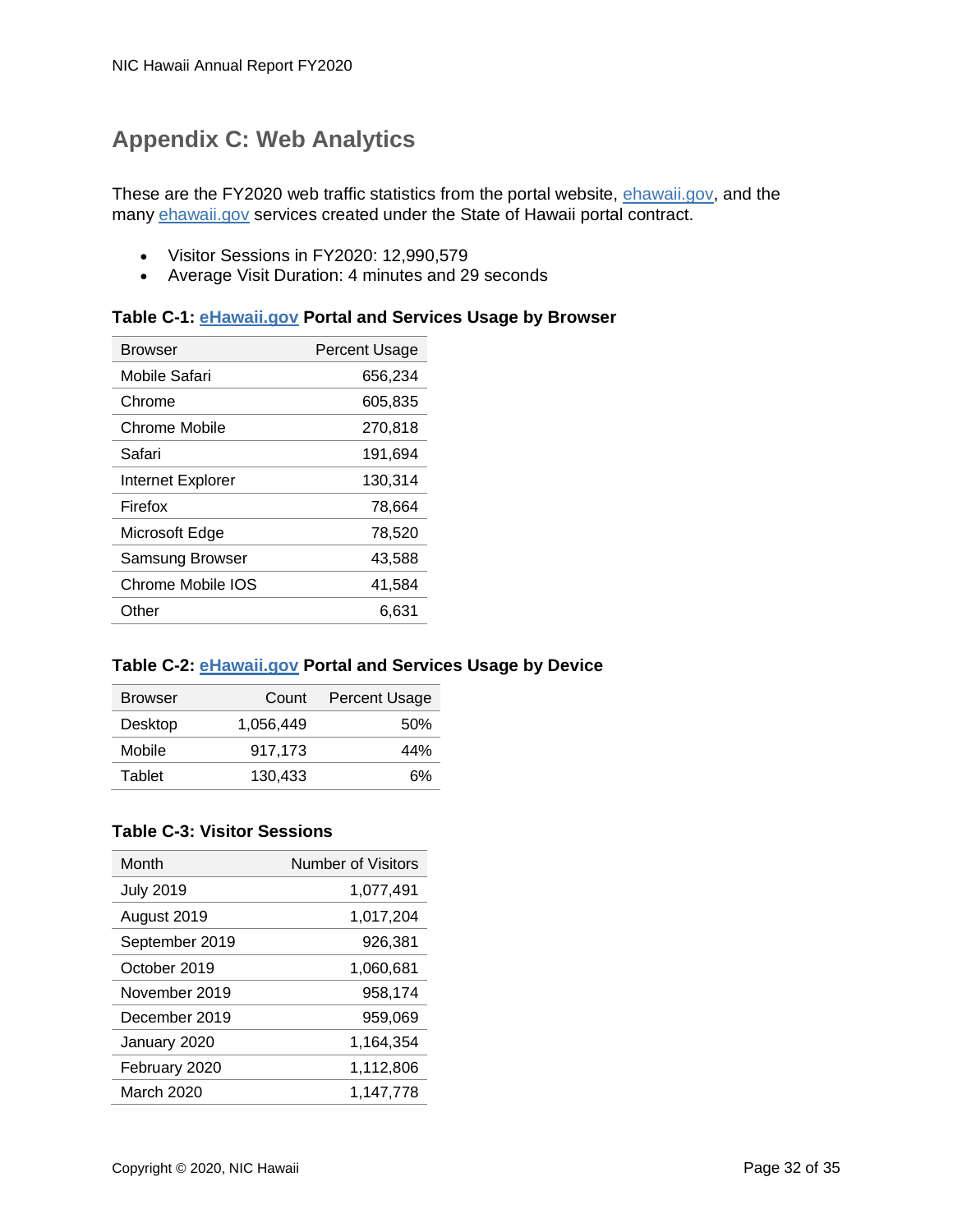| Total      | 12,990,579 |
|------------|------------|
| June 2020  | 1.253.193  |
| May 2020   | 1,160,256  |
| April 2020 | 1.153.192  |

#### **Table C-4: Top 5 Services (Visitor Sessions)**

| Service                         | Number of Sessions |
|---------------------------------|--------------------|
| BREG<br>Documents               | 3,847,162          |
| Unclaimed<br>Property<br>Search | 1,225,743          |
| Camping                         | 1,217,464          |
| PVL<br>Search                   | 1,026,324          |
| eBench<br>Warrants              | 719,131            |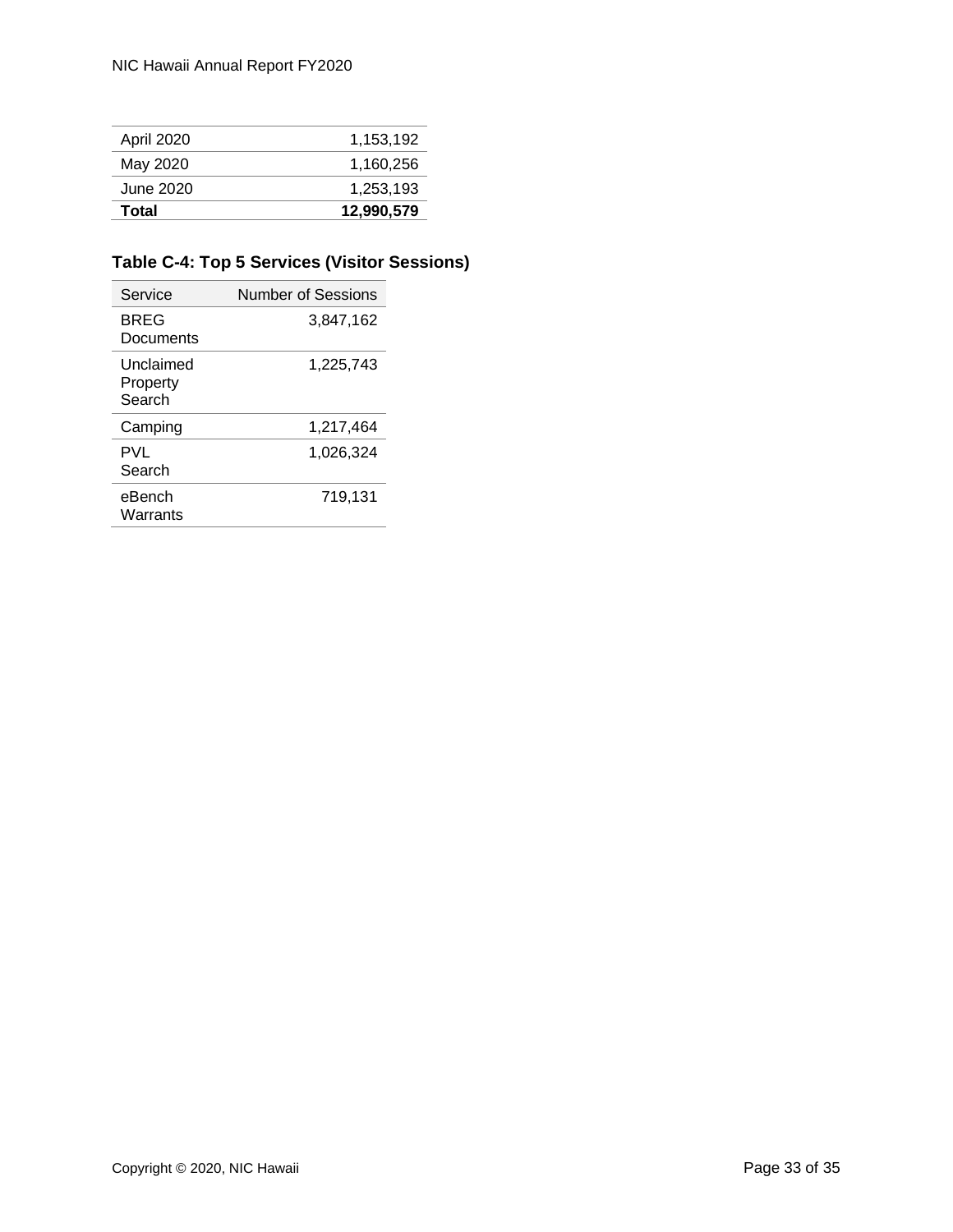### <span id="page-37-0"></span>**Appendix D: Historical Financials**

The below tables provide a historical financial summary from NIC Hawaii's audited financial statements for calendar years (CY) 2010 to 2017 and unaudited financials for fiscal year (FY) 2018 to 2019. "**Funds Collected**" indicates total monies collected by the portal and "**Disbursed to Agencies**" indicates the total amount disbursed to the State and County agencies.

| Year   | <b>Funds</b><br><b>Collected</b> | Disbursed to<br>Agency | <b>NIC Hawaii</b><br><b>Portal</b><br>Revenue | Cost of<br>Portal<br><b>Revenues</b> | Operating<br><b>Income</b> | Less<br><b>Income</b><br>Tax<br><b>Expense</b> | <b>Net</b><br><b>Income</b> |
|--------|----------------------------------|------------------------|-----------------------------------------------|--------------------------------------|----------------------------|------------------------------------------------|-----------------------------|
| CY2010 | \$751,174,040                    | \$747,015,378          | \$4,158,662                                   | \$3,776,699                          | \$381,963                  | \$144,768                                      | \$237,195                   |
| CY2011 | \$1,003,797,269                  | \$998,537,542          | \$5,259,727                                   | \$4,682,687                          | \$577,040                  | \$223,820                                      | \$353,220                   |
| CY2012 | \$1,345,767,601                  | \$1,339,424,575        | \$6,343,026                                   | \$5,796,751                          | \$546,275                  | \$215,262                                      | \$331,013                   |
| CY2013 | \$1,592,725,137                  | \$1,586,044,805        | \$6,680,332                                   | \$6,330,419                          | \$349,913                  | \$109,634                                      | \$240,279                   |
| CY2014 | \$1,722,535,140                  | \$1,714,395,703        | \$8,139,437                                   | \$6,833,673                          | \$1,305,764                | \$504,585                                      | \$801,179                   |
| CY2015 | \$2,016,484,180                  | \$2,008,153,427        | \$8,330,753                                   | \$7,453,899                          | \$876,854                  | \$344,771                                      | \$532,083                   |
| CY2016 | \$2,018,077,300                  | \$2,009,013,881        | \$9,063,419                                   | \$8,078,259                          | \$985,160                  | \$260,427                                      | \$724,733                   |
| CY2017 | \$510,350,683                    | \$501,513,927          | \$8,836,756                                   | \$8,751,788                          | \$84,968                   | \$23,468                                       | \$61,500                    |
| Total  | \$10,960,911,351                 | \$10,904,099,239       | \$56,812,112                                  | \$51,704,175                         | \$5,107,937                | \$1,826,735                                    | \$3,281,202                 |

|  | Table D-1: Financial Summary by Calendar Year (2010 - 2017 - Audited) |
|--|-----------------------------------------------------------------------|
|--|-----------------------------------------------------------------------|

#### Table D-2: Financial Summary by Fiscal Year (2018 – 2019 - Unaudited)

| Year         | <b>Funds</b><br><b>Collected</b> | Disbursed to<br>Agency | <b>NIC Hawaii</b><br><b>Portal</b><br>Revenue | Cost of<br><b>Portal</b><br><b>Revenues</b> | <b>Operating</b><br><b>Income</b> | Less Income<br><b>Tax Expense</b> | <b>Net</b><br><b>Income</b> |
|--------------|----------------------------------|------------------------|-----------------------------------------------|---------------------------------------------|-----------------------------------|-----------------------------------|-----------------------------|
| FY2018       | \$421.694.982                    | \$412,644,034          | \$9.050.948                                   | \$9,091,008                                 | \$(40,060)                        | \$ (50, 499)                      | \$10,439                    |
| **FY20<br>19 | \$302,792,709                    | \$293,099,930          | \$9,692,779                                   | \$9,284,361                                 | \$408,418                         | \$96,315                          | \$312,103                   |

<span id="page-37-1"></span>\*\* Please note that all financial numbers in FY2019 include 3 projects that were completed outside of the Portal Contract totaling \$39,553 in NIC Hawaii revenue. (These projects include DOH Disinterment \$31,023, ETS Affordable Care Act Support \$5,530, and State Procurement Office HIePro videos \$3,000.)